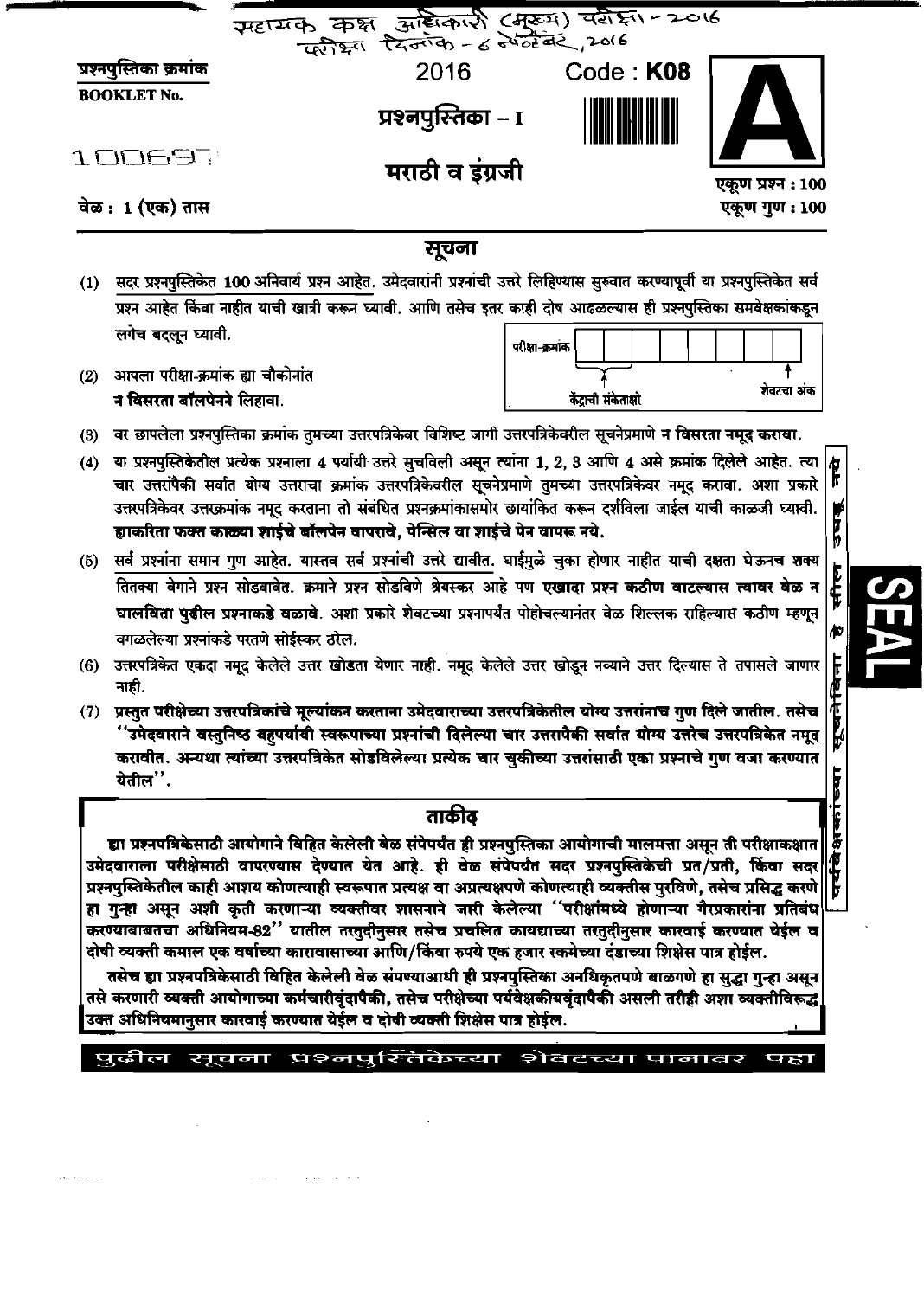# *S5SJl* **=llT/SPACE FOR ROUGH WORK**

ويبدأ أأعجم والمعمد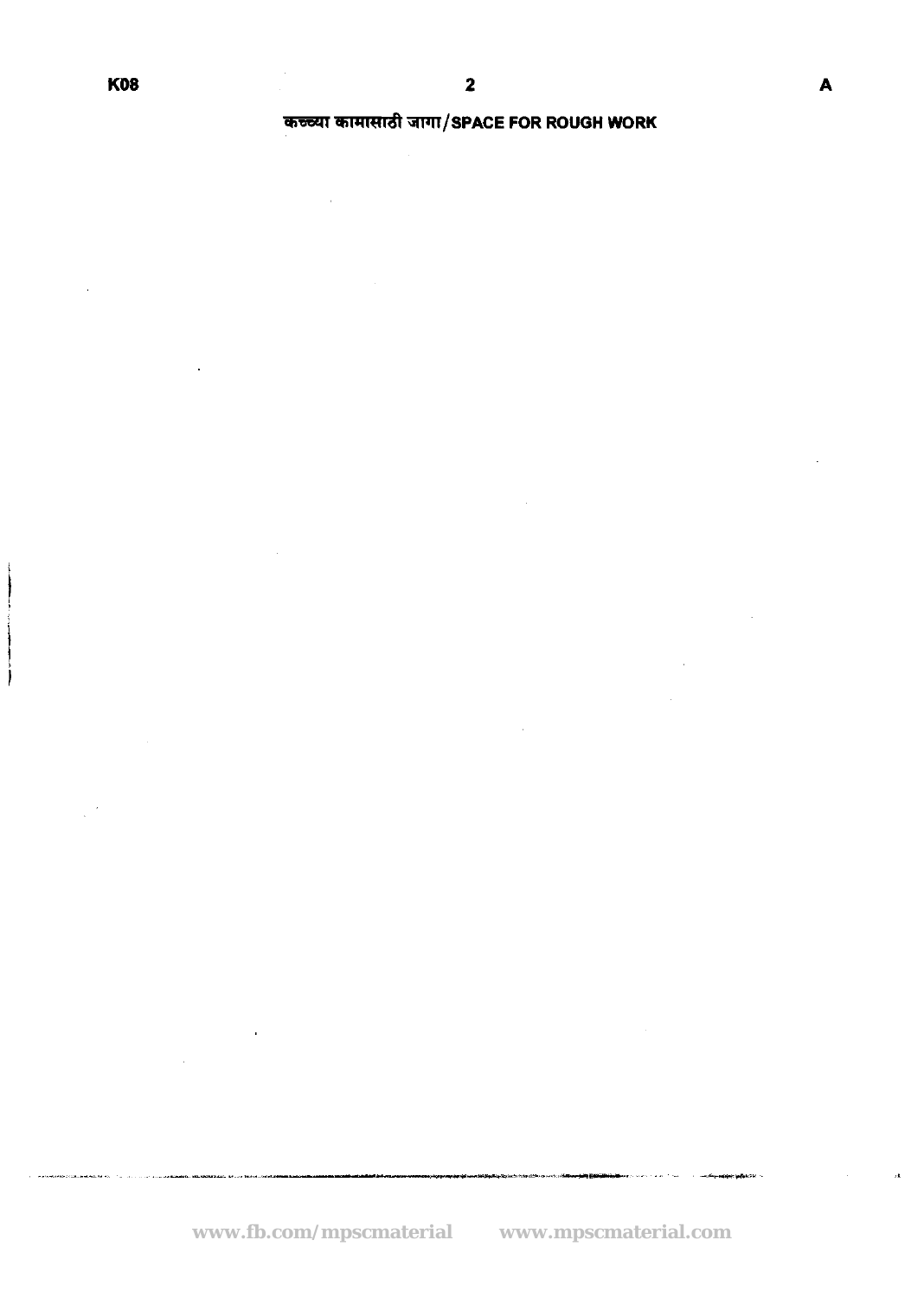| A  |     |                                                                                 |              | 3   |                                 |    |                | K08    |
|----|-----|---------------------------------------------------------------------------------|--------------|-----|---------------------------------|----|----------------|--------|
| 1. |     | कुत्र्याने चावा घेतला ? अधोरेखित शब्दाचे नाम कोणते ?                            |              |     |                                 |    |                |        |
|    |     | $(1)$ कुत्र्या                                                                  | $(2)$ कुत्रा |     | (3) कुत्र्याने                  |    | (4) कुत्र्याचा |        |
| 2. |     | दोन विजातीय स्वर एकत्र येऊन एक _______ निर्माण होते.                            |              |     |                                 |    |                |        |
|    | (1) | संयुक्त व्यंजन                                                                  |              | (2) | संयुक्त स्वर                    |    |                |        |
|    | (3) | हस्व स्वर                                                                       |              | (4) | दीर्घ स्वर                      |    |                |        |
| 3. |     | 'तलाव' या शब्दाला खालील कोणते शब्द समानार्थी आहेत ?                             |              |     |                                 |    |                |        |
|    | (1) | कासार, तडाग                                                                     |              | (2) | क्षीर, नीर                      |    |                |        |
|    | (3) | अवनी, कुंजर                                                                     |              | (4) | तरंगिणी, सरिता                  |    |                |        |
| 4. |     | पुढील शब्दाचा लाक्षणिक अर्थ सांगा.                                              |              |     |                                 |    |                |        |
|    |     | 'घरदार सोडून निघून जाणे सर्व चीजवस्तू दान देण्यास सांगणे'.                      |              |     |                                 |    |                |        |
|    |     | (1) संन्यास घेणे                                                                |              |     | (2) घरावर तुळशीपत्र ठेवणे       |    |                |        |
|    | (3) | घर गहाण टाकणे                                                                   |              | (4) | यापैकी कुठलेहि नाही             |    |                |        |
| 5. |     | खालील शब्द समूहाचा समूह दर्शक शब्द लिहा :                                       |              |     |                                 |    |                |        |
|    |     | 'जाणून घेण्याची इच्छा असणारा'                                                   |              |     |                                 |    |                |        |
|    |     | a. हुशार<br>$\mathbf{b}$ .                                                      | जिज्ञासू     | c.  | अभ्यासू                         | d. | जागृत          |        |
|    |     | (1) a आणि b बरोबर इतर सर्व चूक                                                  |              | (2) | b बरोबर इतर सर्व चूक            |    |                |        |
|    |     | (3) b आणि c बरोबर इतर सर्व चूक                                                  |              | (4) | d बरोबर इतर सर्व चूक            |    |                |        |
| 6. |     | पदार्थवाचक नावे ओळखा.                                                           |              |     |                                 |    |                |        |
|    |     | (1) कलप, वर्ग, सैन्य, घड                                                        |              |     | (2) स्वर्ग, देव, अप्सरा, नंदनवन |    |                |        |
|    |     | (3) दूध, साखर, कापड, सोने                                                       |              |     | (4) पुस्तके, चेंडू, कागद, लेखणी |    |                |        |
|    |     | पुढील विधाने वाचा                                                               |              |     |                                 |    |                |        |
|    | a.  | तत्सम शब्द संस्कृतमधून रूपबदल न होता येतात पण अनेकदा त्यांच्या अर्थात बदल होतो. |              |     |                                 |    |                |        |
|    | b.  | देशी शब्दांची सरल व्युत्पत्ती सांगता येते.                                      |              |     |                                 |    |                |        |
|    | (1) | a आणि b बरोबर                                                                   |              | (2) | फक्त a बरोबर                    |    |                |        |
|    |     | (3) फक्त b बरोबर                                                                |              | (4) | a आणि b चूक                     |    |                |        |
| 8. |     | चूक की बरोबर सांगा.                                                             |              |     |                                 |    |                |        |
|    | а.  | प्राचीनकाळी भारतात ब्राह्मी आणि खरोष्ठी या दोन लिप्या प्रचारात होत्या.          |              |     |                                 |    |                |        |
|    | b.  | खरोष्ठी ही आर्य भारतीय लिपी आहे.                                                |              |     |                                 |    |                |        |
|    | c.  | ब्रह्मदेवाने निर्माण केलेल्या लिपीला ब्राह्मीलिपी म्हणतात.                      |              |     |                                 |    |                |        |
|    | (1) | a आणि b बरोबर                                                                   |              | (2) | b आणि c चूक                     |    |                |        |
|    |     | (3) a आणि c बरोबर                                                               |              | (4) | फक्त b बरोबर                    |    |                |        |
|    |     | कच्च्या कामासाठी जागा / SPACE FOR ROUGH WORK                                    |              |     |                                 |    |                | P.T.O. |

 $\overline{\mathbf{3}}$ 

**K08** 

 $\gamma_{\mu\nu}$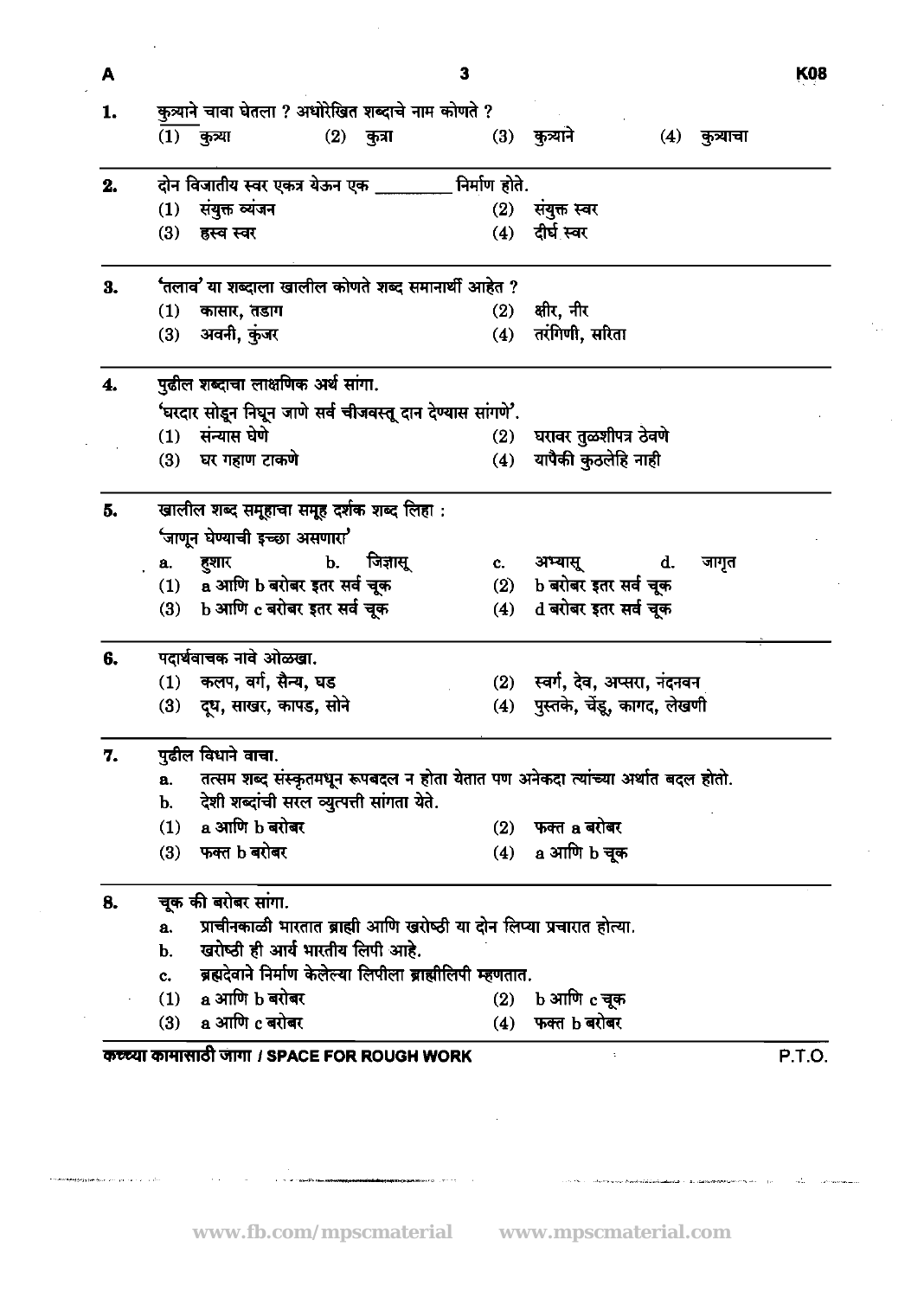| <b>K08</b> |                |                                                                                                    |     |                          | 4   |                |     |                   | A |
|------------|----------------|----------------------------------------------------------------------------------------------------|-----|--------------------------|-----|----------------|-----|-------------------|---|
| 9.         |                | पुढीलपैकी योग्य शब्द कोणता ते लिहा ?                                                               |     |                          |     |                |     |                   |   |
|            | (1)            | प्रतिथयश                                                                                           | (2) | प्रथितयश                 |     | $(3)$ प्रतीतयश | (4) | प्रथीतयश          |   |
| 10.        |                | खाली दिलेल्या वाक्यांतून 'सार्वनामिक विशेषण' असलेल्या वाक्याचा योग्य पर्याय लिहा.                  |     |                          |     |                |     |                   |   |
|            | (1)            | प्रभाला आता साठावे वर्ष लागले.                                                                     |     |                          |     |                |     |                   |   |
|            | (2)            | रत्नाला आठवीचा वर्ग शिकविण्यासाठी आला.                                                             |     |                          |     |                |     |                   |   |
|            | (3)            | आक्काला चौदा भाषा येतात.                                                                           |     |                          |     |                |     |                   |   |
|            | (4)            | तिच्या सर्व साड्या म्हणजे भरजरी शालूच आहेत.                                                        |     |                          |     |                |     |                   |   |
| 11.        |                | उद्गारातील भाव सौम्य असतो म्हणून केवलप्रयोगी अव्ययानंतर खालील कोणते विरामचिन्ह वापरले जाते ?       |     |                          |     |                |     |                   |   |
|            | (1)            | अर्धविराम                                                                                          |     | (2) स्वल्पविराम          |     | (3) पूर्णविराम |     | $(4)$ अपसारणचिन्ह |   |
| 12.        |                | चूक की बरोबर                                                                                       |     |                          |     |                |     |                   |   |
|            | a.             | विकृत शब्दांना तत्सम शब्द म्हणतात                                                                  |     |                          |     |                |     |                   |   |
|            | b.             | सिद्ध शब्द तद्भव शब्द नसतात                                                                        |     |                          |     |                |     |                   |   |
|            | c.             | रूढीमुळे अर्थ प्राप्त झालेल्या शब्दांना रूढ शब्द म्हणतात                                           |     |                          |     |                |     |                   |   |
|            | (1)            | a बरोबर                                                                                            |     | $(2)$ $b \overline{q}$ क | (3) | c चूक          | (4) | c बरोबर           |   |
| 13.        |                | सामान्यरूप असलेली शब्दजोडी ओळखा:                                                                   |     |                          |     |                |     |                   |   |
|            | a.             | नदी – नदीला                                                                                        |     |                          |     |                |     |                   |   |
|            | b.             | भरभर – भाराभर                                                                                      |     |                          |     |                |     |                   |   |
|            | $\mathbf{c}$ . | साठा – साठये                                                                                       |     |                          |     |                |     |                   |   |
|            | d.             | देखील – देखलेपण                                                                                    |     |                          |     |                |     |                   |   |
|            |                | $(1)$ a बरोबर                                                                                      |     |                          |     |                |     |                   |   |
|            | (2)            | b आणि c बरोबर                                                                                      |     |                          |     |                |     |                   |   |
|            | (3)            | a आणि d चूक                                                                                        |     |                          |     |                |     |                   |   |
|            | (4)            | सर्व बरोबर                                                                                         |     |                          |     |                |     |                   |   |
| 14.        |                | खाली दिलेल्या शब्दांच्या यादीतून एकाच अर्थाचे शब्द तीन वेगवेगळया लिंगात आढळतात. योग्य पर्याय लिहा. |     |                          |     |                |     |                   |   |
|            | (1)            | कन्या, दुहिता, पोरगी, बेटी                                                                         |     |                          |     |                |     |                   |   |
|            | (2)            | रुमाल, पागोटे, पगडी                                                                                |     |                          |     |                |     |                   |   |
|            | (3)            | लोटा, लोटी, लाटणे                                                                                  |     |                          |     |                |     |                   |   |
|            | (4)            | झरा, ओढा, नदी                                                                                      |     |                          |     |                |     |                   |   |

l,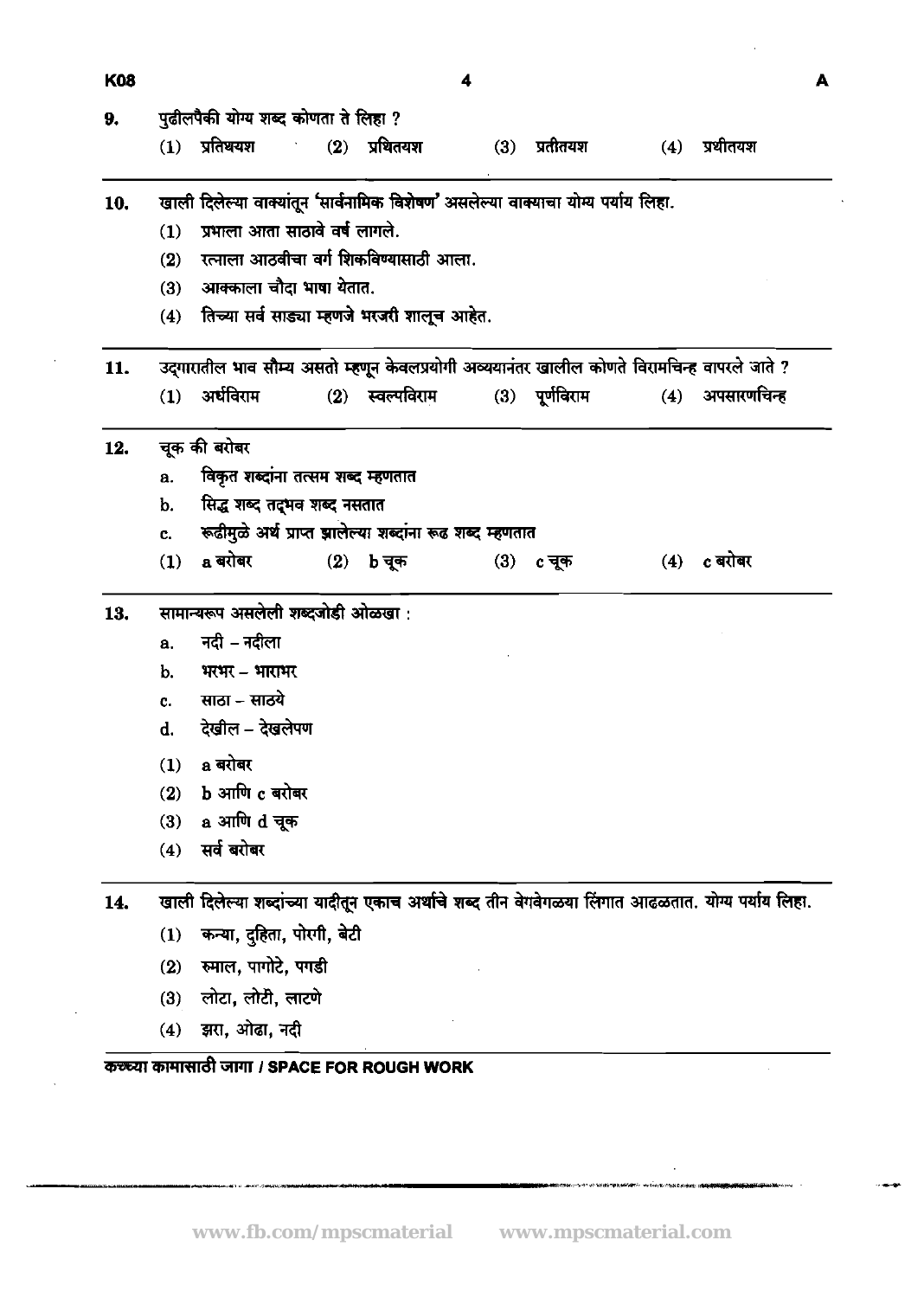A.

| 15. |                | जोड्या जुळवा :      |                                                                |              |             |              |      |                                                                       |
|-----|----------------|---------------------|----------------------------------------------------------------|--------------|-------------|--------------|------|-----------------------------------------------------------------------|
|     | a.             | दर्शकसर्वनामे       |                                                                |              | I.          |              |      | कोणत्याही नामाचा वा पदार्थाचा बोध होत नाही.                           |
|     | b.             | प्रश्नार्थकसर्वनामे |                                                                |              | Ц.          |              |      | जवळचा व लांबचा प्राणी वापदार्थ दाखवतात.                               |
|     | c.             | अनुसंबंधीसर्वनामे   |                                                                |              | III.        |              |      | प्रश्न विचारण्याच्या कामी येतात.                                      |
|     | d.             | अनिश्चितसर्वनामे    |                                                                |              |             |              |      | IV. एकाच वाक्यात दोन नामाना जोडून येतात.                              |
|     |                | $\mathbf{a}$        | $\mathbf b$                                                    | $\mathbf c$  | d           |              |      |                                                                       |
|     | (1)            | IV                  | $\mathbf{m}$                                                   | $\mathbf I$  |             | $\mathbf{I}$ |      |                                                                       |
|     | (2)            | $\mathbf{I}$        | IV                                                             | Ш            | I           |              |      |                                                                       |
|     | (3)            | $\mathbf{I}$        | III                                                            | IV           | $\mathbf I$ |              |      |                                                                       |
|     | (4)            | $\bf{I}$            | Ш                                                              | П            |             | IV           |      |                                                                       |
| 16. |                | पुढील विधाने वाचा.  |                                                                |              |             |              |      |                                                                       |
|     | a.             |                     | कर्मणिप्रयोगात कर्म प्रथमेचे असते.                             |              |             |              |      |                                                                       |
|     | b.             |                     | कर्मणिप्रयोगात क्रियापद सकर्मक असते.                           |              |             |              |      |                                                                       |
|     | $\mathbf{c}$ . |                     | ती अभ्यास करते, हे भावेप्रयोगाचे उदाहरण आहे.                   |              |             |              |      |                                                                       |
|     | (1)            | a आणि b चूक         |                                                                |              |             |              | (2)  | a आणि b बरोबर                                                         |
|     | (3)            | a आणि c बरोबर       |                                                                |              |             |              | (4)  | b आणि c चूक                                                           |
| 17. |                |                     | 'कुणी कोडे माझे उकलील का' – या वाक्याचे होकारार्थी वाक्य करा : |              |             |              |      |                                                                       |
|     | (1)            |                     | माझे कोडे कुणी उकलणार नाही                                     |              |             |              | (2)  | माझे कोडे सगळे उकलणार                                                 |
|     | (3)            |                     | माझे कोडे मी उकलणार                                            |              |             |              | (4)  | यापैकी नाही                                                           |
| 18. |                |                     |                                                                |              |             |              |      | नास्तिक, नापसंत, अनादर, अपुरा, अयोग्य – ही पदे कोणत्या समासाची आहेत ? |
|     | (1)            | नञ् तत्पुरुष समास   |                                                                |              |             |              | (2)  | कर्मधारय समास                                                         |
|     | (3)            | द्विगू समास         |                                                                |              |             |              | (4)  | अलुक् तत्पुरुष समास                                                   |
| 19. |                | जोड्या जुळवा :      |                                                                |              |             |              |      |                                                                       |
|     | a.             |                     | नामसाधित क्रियाविशेषणे                                         |              |             |              | I.   | निजल्यावर, खेळताना                                                    |
|     | b.             |                     | विशेषणसाधित क्रियाविशेषणे                                      |              |             |              | II.  | दररोज, शास्त्रदृष्टया                                                 |
|     | C.             |                     | धातुसाधित क्रियाविशेषणे                                        |              |             |              | III. | सकाळी, प्रथमत:                                                        |
|     | d.             |                     | समासघटित क्रियाविशेषणे                                         |              |             |              | IV.  | मोठ्याने, सर्वत्र                                                     |
|     |                | $\mathbf a$         | $\mathbf b$                                                    | $\mathbf c$  |             | $\mathbf d$  |      |                                                                       |
|     | (1)            | III                 | IV                                                             | $\mathbf I$  |             | $\mathbf{I}$ |      |                                                                       |
|     | (2)            | Ш                   | $\mathbf I$                                                    | $\mathbf{I}$ |             | $\mathbf{I}$ |      |                                                                       |
|     | (3)            | IV                  | $\mathbf{I}$                                                   | III          |             | I            |      |                                                                       |
|     | (4)            | I                   | $\mathbf{III}$                                                 | $\mathbf{I}$ |             | $\mathbf{I}$ |      |                                                                       |

कच्च्या कामासाठी जागा / SPACE FOR ROUGH WORK

 $\label{eq:1} \mathcal{M}(\mathbf{w}_i) = \mathcal{M} = \frac{1}{2} \mathcal{M} \frac{\text{argmax}_{\mathbf{w}_i} \mathbf{w}_i \mathbf{w}_i \mathbf{w}_i}{\text{argmax}_{\mathbf{w}_i} \mathbf{w}_i \mathbf{w}_i} \mathbf{w}_i \mathbf{w}_i \mathbf{w}_i \mathbf{w}_i \mathbf{w}_i \mathbf{w}_i \mathbf{w}_i \mathbf{w}_i \mathbf{w}_i \mathbf{w}_i \mathbf{w}_i \mathbf{w}_i \mathbf{w}_i \mathbf{w}_i \mathbf{w}_i \mathbf{w}_$ 

 $\mathcal{L}^{(1)}$ 

 $\hat{\sigma}$  or<br>futured making a  $\hat{\sigma}$  or

 $PT.O.$ 

 $\sim 10^{11}$ 

 $\sim 10$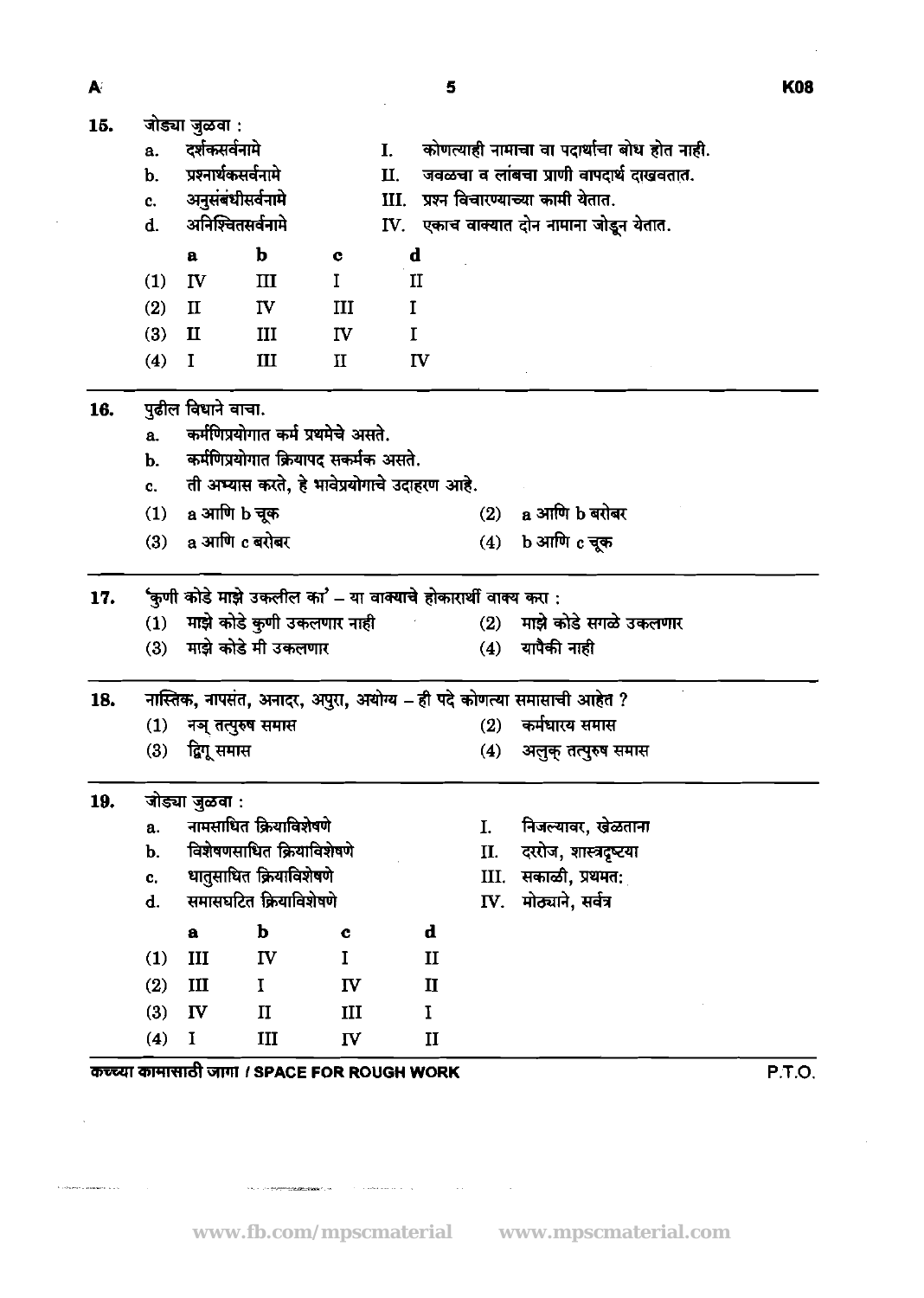- अर्धी रक्कम, पाव हिस्सा, पाऊण माप' ही संख्यावाचक विशेषणे विशेषणाच्या कोणत्या प्रकारात मोडतात ? 20.
	- पूर्णांकसूचक संख्याविशेषण  $(1)$
- अपूर्णांकसूचक संख्याविशेषण  $(2)$
- अनिश्चित संख्यासचक विशेषण  $(3)$
- साकल्यवाचक संख्याविशेषण  $(4)$
- 21. खालील वाक्याचे संयुक्त वाक्य करा.

'मेघ दाटन आले-धो-धो पाऊस पडला.'

- मेघ दाटून आल्यावर धो-धो पाऊस पडला.  $(1)$
- मेघदाटून आले आणि धो-धो पाऊस पडला.  $(2)$
- मेघदाटन आल्यानंतर धो-धो पाऊस पडला.  $(3)$
- मेघदाटून आल्यामूळे धो-धो पाऊस पडला.  $(4)$
- वारूडचे मग्नूर सावकार बाबारावांचे एका अपघातात निधन झाले. त्यावेळी झालेल्या शोकसभेत उपस्थित मंडळी 22. त्यांच्या कार्याबद्दल भरभरून बोलत होते-या प्रसंगासाठी कोणती म्हण लागू पडते ?
	- भरवशाच्या म्हशीला टोणगा  $(1)$
	- मेलेल्या म्हशीला मणभर दध  $(3)$
- (2) कृणाची म्हैस कृणाला उठबस
- (4) म्हशीची शिंगे म्हशीला जड नसतात

#### पुढील सामान्यरूपे पाहा. 23.

- भक्ती भक्तीने; नदी नदीचा, नद्यांचा
- बी बियांचा; पेटी पेटीत
- दासी दासीला. दार्सीचा
- या सामान्यरूपांमागे कोणता नियम आहे ।
- ईकारान्त स्त्रीलिंगी नावांचे सामान्यरूप होताना मूळ शब्दांत कोणताच बदल होत नाही ? a.
- ईकारान्त स्त्रीलिंगी नावांचे सामान्यरूप एकवचनात ईकारानाच व अनेकवचनात ईकारान्त व याकारान्त होते.  $\mathbf{b}$ .
- काही अकारान्त स्त्रीलिंगी नावांची सामान्यरूपे ईकारान्तच होतात. c.
- फक्त a बरोबर  $(1)$
- $(2)$ फक्त b बरोबर
- a आणि b बरोबर  $(3)$
- a आणि c बरोबर  $(4)$
- पण, परंतु, परी, किंतु, तरी हे शब्द उभयान्वयी अव्ययांच्या कोणत्या प्रकारातील आहे ? 24.
	- (1) विकल्पबोधक उभयान्वयी अव्यय
	- (2) परिणामबोधक उभयान्वयी अव्यय
	- न्यूनत्वबोधक उभयान्वयी अव्यय  $(3)$
	- उद्देशबोधक उभयान्वयी अव्यय  $(4)$

# कच्च्या कामासाठी जागा / SPACE FOR ROUGH WORK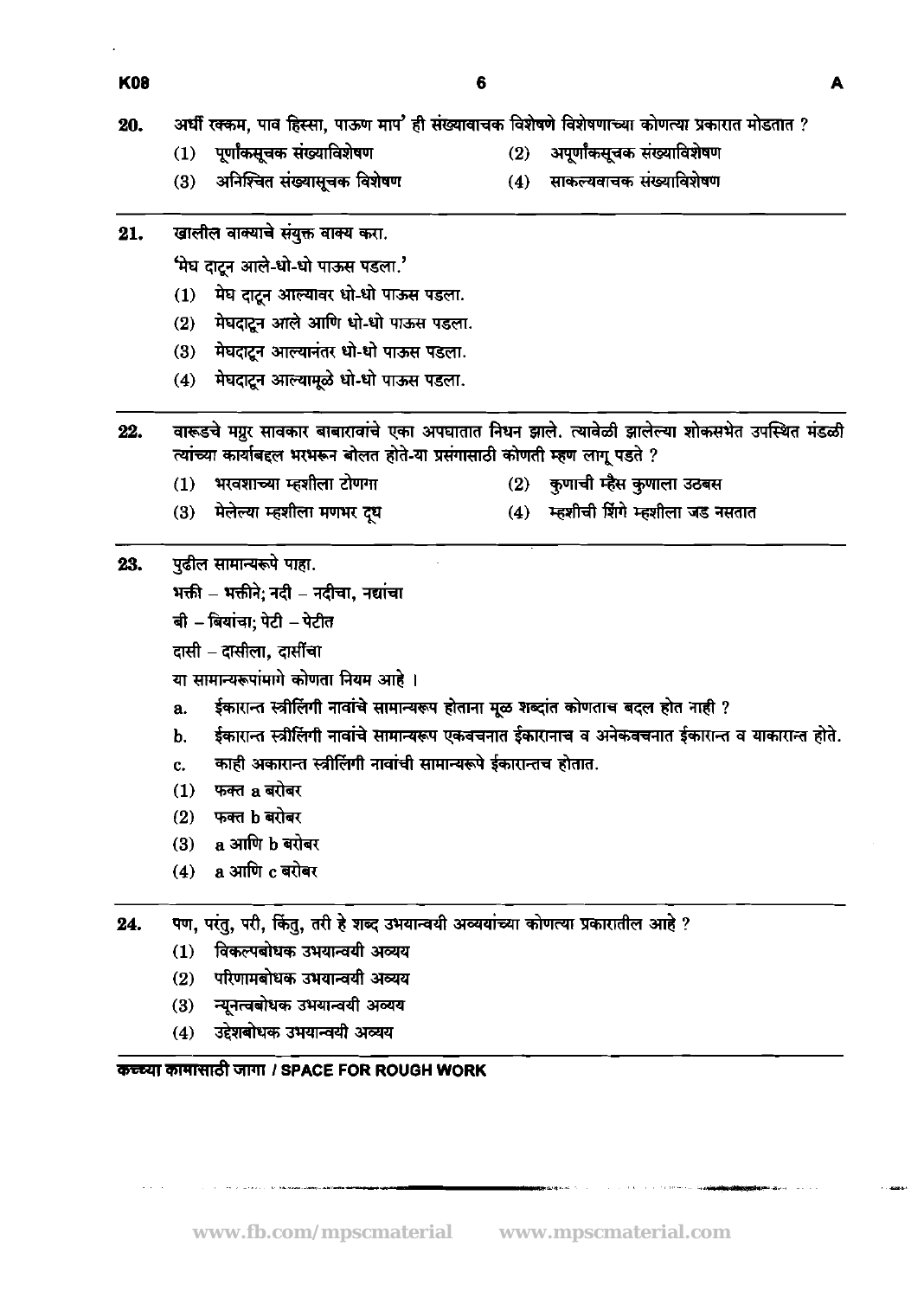$\hat{\mathcal{L}}$ 

| 25. |                |                    | 'अभिषेक खेळत होता आणि तो पडला.' वाक्याचा प्रकार सांगा. |                |                              |     |                                       |    |                                                                                               |
|-----|----------------|--------------------|--------------------------------------------------------|----------------|------------------------------|-----|---------------------------------------|----|-----------------------------------------------------------------------------------------------|
|     | a.             | केवल               | b.                                                     | मिश्र          |                              | c.  | संयुक्त                               | d. | साधे                                                                                          |
|     | (1)            |                    | a आणि c बरोबर बाकी सर्व चूक                            |                |                              | (2) | b आणि d बरोबर बाकी सर्व चूक           |    |                                                                                               |
|     | (3)            |                    | फक्त c बरोबर बाकी सर्व चूक                             |                |                              |     | (4) फक्त b बरोबर बाकी सर्व चूक        |    |                                                                                               |
| 26. |                |                    |                                                        |                |                              |     |                                       |    | परकीय भाषा (गट - 1) आणि त्या भाषेतून मराठी भाषेत आलेले शब्द (गट - 2) खाली दिलेले आहेत.        |
|     |                | $\pi z - 1$        |                                                        |                | $\overline{47} - 2$          |     |                                       |    |                                                                                               |
|     | a.             | इंग्रजी भाषा       |                                                        | $\mathbf{I}$ . | अर्ज, साहेब, मंजूर, इनाम     |     |                                       |    |                                                                                               |
|     | b.             | पोर्तुगीज भाषा     |                                                        |                |                              |     | II. पोशाख, गुन्हेगार, कामगार, अत्तर   |    |                                                                                               |
|     | c.             | फारसी भाषा         |                                                        |                | III. बटाटा, पगार, हापूस, फणस |     |                                       |    |                                                                                               |
|     | $\mathbf{d}$ . | अरबी भाषा          |                                                        |                |                              |     | IV. पेट्रोल, मोटर, ड्रायव्हर, कंडक्टर |    |                                                                                               |
|     |                |                    | वरील जोड्यांच्या उत्तरासाठी योग्य तो पर्याय लिहा.      |                |                              |     |                                       |    |                                                                                               |
|     |                | $\mathbf{a}$       | b                                                      | $\mathbf c$    | $\mathbf d$                  |     |                                       |    |                                                                                               |
|     | (1)            | <b>IV</b>          | Ι.                                                     | III            | $\mathbf{I}$                 |     |                                       |    |                                                                                               |
|     | (2)            | $\mathbf{I}$       | П                                                      | $\mathbf I$    | Ш                            |     |                                       |    |                                                                                               |
|     | (3)            | IV                 | $\mathbf{III}$                                         | $\mathbf{I}$   | $\bf{I}$                     |     |                                       |    |                                                                                               |
|     | (4)            | IV                 | $\mathbf{III}$                                         | $\bf{I}$       | $\mathbf{I}$                 |     |                                       |    |                                                                                               |
| 27. |                | पुढील विधाने वाचा. |                                                        | $\epsilon$     |                              |     |                                       |    |                                                                                               |
|     | a.             |                    | क्रियेचा भाव हाच कर्ता असतो.                           |                |                              |     |                                       |    |                                                                                               |
|     | b.             |                    | क्रियापद तृतीयपुरुषी एकवचनी असते.                      |                |                              |     |                                       |    |                                                                                               |
|     | c.             |                    | कर्मअसल्यास त्याची सप्रत्ययी द्वितीया असते.            |                |                              |     |                                       |    |                                                                                               |
|     |                |                    | वरील लक्षणे कोणत्या प्रयोगाची आहेत ?                   |                |                              |     |                                       |    |                                                                                               |
|     |                | $(1)$ गौणकर्मणी    |                                                        |                |                              | (2) | भावे प्रयोग                           |    |                                                                                               |
|     | (3)            | कर्मभावसंकर प्रयोग |                                                        |                |                              | (4) | कर्मकर्तरी प्रयोग                     |    |                                                                                               |
| 28. |                |                    |                                                        |                |                              |     |                                       |    | 'तू वाईट वागतोस म्हणून तुला बोलणी खावी लागतात' या वाक्यातील 'म्हणून' या अव्ययास काय म्हणतात ? |
|     | (1)            |                    | परिणामबोधक उभयान्वयी अव्यय                             |                |                              |     |                                       |    |                                                                                               |
|     | (2)            |                    | विकल्पबोधक उभयान्वयी अव्यय                             |                |                              |     |                                       |    |                                                                                               |

 $\overline{7}$ 

- (3) न्यूनत्वबोधक उभयान्वयी अव्यय
- (4) कारकबोधक उभयान्वयी अव्यय

i3lWd GiFll **I SPACE FOR ROUGH WORK P.T.O.** 

 $\bar{\tau}$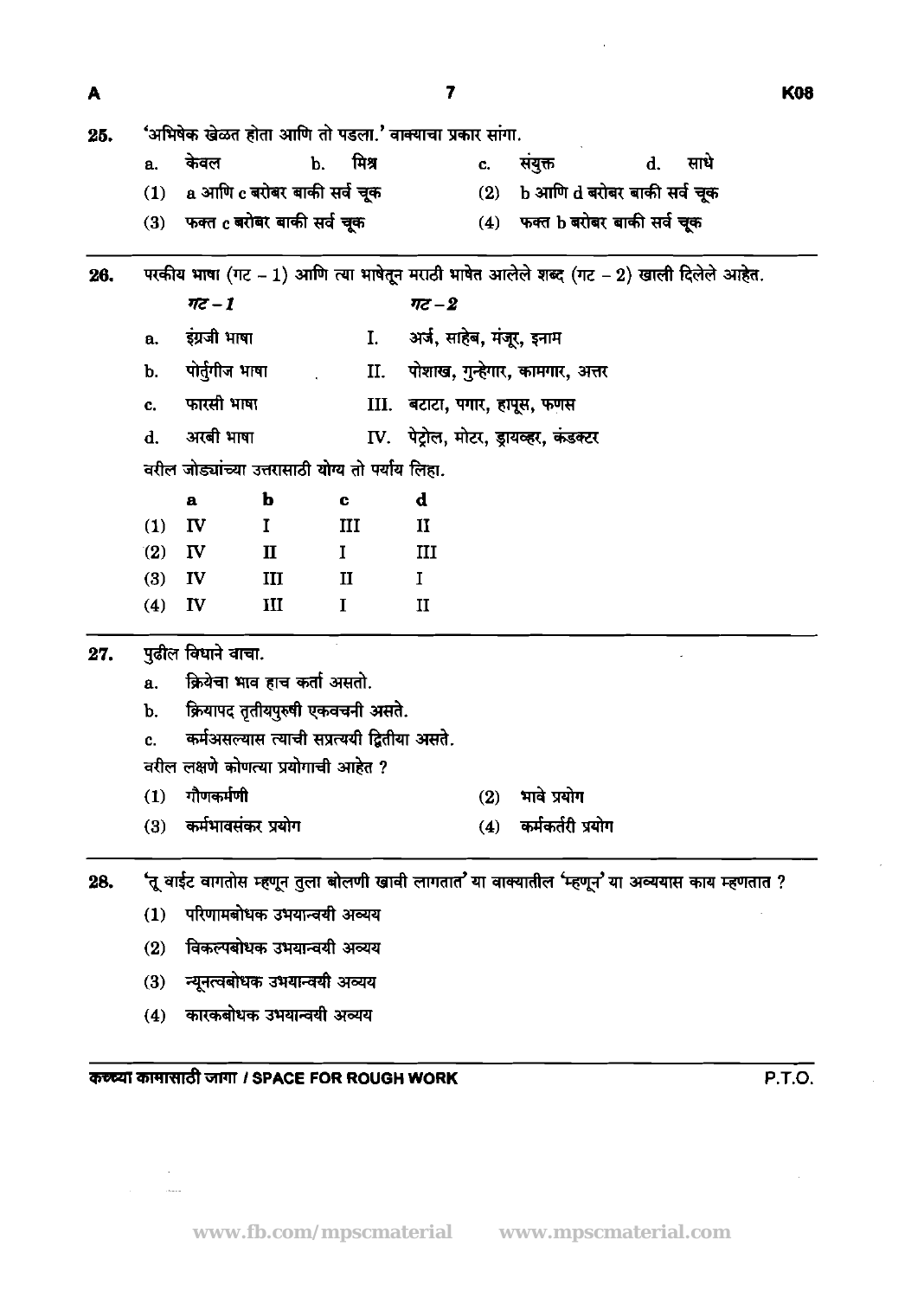| <b>K08</b> |          |                                                                                           |       | 8   |                        |              | A |
|------------|----------|-------------------------------------------------------------------------------------------|-------|-----|------------------------|--------------|---|
| 29.        |          | 'मी उद्या पुण्यास पोहचेन' या वाक्यातील विधेय ओळखा.                                        |       |     |                        |              |   |
|            | $(1)$ मी | (2)                                                                                       | उद्या |     | (3) पुण्यास            | $(4)$ पोहचेन |   |
| 30.        |          | आडवाट, पडछाया, प्रतिदिन, भरजरी, हे शब्द मराठी व्याकरणात ________ म्हणून ओळखले जातात.      |       |     |                        |              |   |
|            | (1)      | उपसर्ग साधित शब्द                                                                         |       |     | $(2)$ तद्भित शब्द      |              |   |
|            | (3)      | प्रत्ययघटित शब्द                                                                          |       | (4) | अनुकरणवाचक शब्द        |              |   |
| 31.        |          | त्याने काम चांगल्या रीतीने केले असते, तर नोकरी कशाला गेली असती ? या वाक्याचा प्रकार ओळखा. |       |     |                        |              |   |
|            | (1)      | संयुक्त वाक्य                                                                             |       | (2) | विद्यर्थी वाक्य        |              |   |
|            | (3)      | प्रश्नार्थक वाक्य                                                                         |       | (4) | संकेतार्थी वाक्य       |              |   |
| 32.        |          | 'साखरभात' हे कोणत्या समासाचे उदाहरण आहे.                                                  |       |     |                        |              |   |
|            |          | $(1)$ समाहार टूंट्स समास                                                                  |       | (2) | कर्मधारय तत्पुरुष समास |              |   |
|            |          | (3) मध्यमपदलोपी समास                                                                      |       | (4) | अलुक् तत्पुरुष समास    |              |   |
| 33.        |          | 'विडा उचलणे' या वाक्प्रचाराच्या योग्य उपयोगा साठी खालील पर्यायातून अचूक वाक्य निवडा :     |       |     |                        |              |   |
|            | (1)      | तबकडीतल्या पानाचा विडा उचलणे                                                              |       |     | $(2)$ शर्यत लावणे      |              |   |
|            | (3)      | प्रतिज्ञा करणे                                                                            |       | (4) | वजन उचलणे              |              |   |
| 34.        |          | परिणामबोधक संयुक्त वाक्य ओळखा.                                                            |       |     |                        |              |   |
|            | (1)      | विजा चमकू लागल्या आणि पावसाला सुरुवात झोली.                                               |       |     |                        |              |   |
|            | (2)      | वाटेत मोटार नादुरुस्त झाली म्हणून मला येण्यास उशीर झाला.                                  |       |     |                        |              |   |
|            | (3)      | लोक आपली स्तुति करोत किंवा निंदा करोत.                                                    |       |     |                        |              |   |
|            |          | (4) भरावे परि कीर्तिरूपे उरावे.                                                           |       |     |                        |              |   |
| 35.        |          | पुढील विधाने वाचा:                                                                        |       |     |                        |              |   |
|            | a.       | मिश्रवाक्यात एक मुख्य उद्देश्य व एक मुख्य विधेय असते.                                     |       |     |                        |              |   |
|            | b.       | मिश्रवाक्यातील गौण वाक्य स्वतंत्र असते.                                                   |       |     |                        |              |   |
|            | c.       | मिश्रवाक्यात दोन किंवा अधिक क्रियापदे असतात.                                              |       |     |                        |              |   |
|            | (1)      | फक्त a व b बरोबर                                                                          |       |     |                        |              |   |
|            | (2)      | फक्त a बरोबर                                                                              |       |     |                        |              |   |
|            | (3)      | फक्त c बरोबर                                                                              |       |     |                        |              |   |
|            | (4)      | फक्त a व c बरोबर                                                                          |       |     |                        |              |   |
|            |          |                                                                                           |       |     |                        |              |   |

 $\mathcal{L}_{\mathcal{L}}$ 

 $\label{eq:reduced} \begin{minipage}{0.5\textwidth} \centering \begin{minipage}{0.5\textwidth} \centering \end{minipage} \begin{minipage}{0.5\textwidth} \centering \begin{minipage}{0.5\textwidth} \centering \end{minipage} \begin{minipage}{0.5\textwidth} \centering \end{minipage} \begin{minipage}{0.5\textwidth} \centering \end{minipage} \begin{minipage}{0.5\textwidth} \centering \end{minipage} \begin{minipage}{0.5\textwidth} \centering \end{minipage} \begin{minipage}{0.5\textwidth} \centering \end{minipage} \begin{minipage}{0.5$ 

 $\hat{f}$  , where the main  $\hat{f}$  is an<br>interesting to  $\hat{f}$  . The definition of<br>  $\hat{f}$  , we have the main  $\hat{f}$ 

कच्च्या कामासाठी जागा। SPACE FOR ROUGH WORK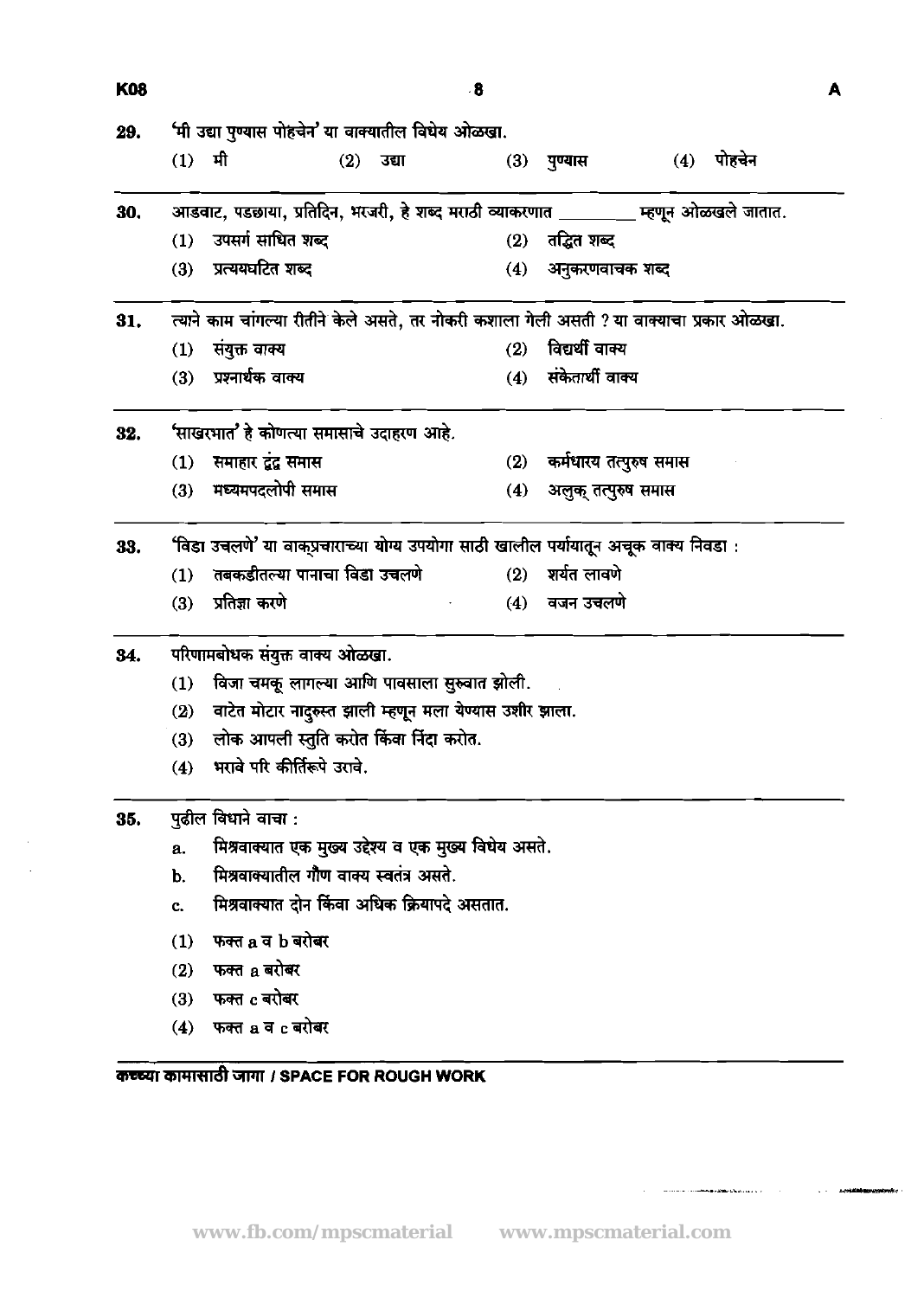36.

|      | णाञ्चा सापा .   |              |              |                             |
|------|-----------------|--------------|--------------|-----------------------------|
| a.   | देशी शब्द       |              | $\mathbf{I}$ | जा, ये, दगड, गोड            |
| b.   | तत्सम शब्द      |              |              | II. माता, पिता, बंधु, उत्सव |
| c.   | सिद्ध शब्द      |              | III.         | अपयश, गैरसमज, आडवाट         |
| d.   | उपसर्गघटित शब्द |              | IV.          | डोंगर, दगड, गुडघा           |
|      | a               | b            | c            | d                           |
| (1)  | $\mathbf{I}$    | Ш            | L            | $\mathbf{I}$                |
| (2)  | $\mathbf{I}$    | $\mathbf{I}$ |              | Ш                           |
| (3)  | Ш               |              | $\mathbf{I}$ | IV                          |
| 74 Y |                 | πт           | ттт          | TT                          |

म्हणीचा योग्य तो अर्थ लिहा. 37.

'कोल्हा काकडीला राजी'

- कोल्हयाने काही खाल्ले तरी आनंदी होतो.  $(1)$
- $(2)$ कोल्हयाला काकडी आवडते.
- कोल्हा आणि काकडी यांचे नाते जुळते.  $(3)$
- क्षुद्र माणसे क्षुद्र वस्तूना भाळतात.  $(4)$

#### पुढील विधाने वाचा : 38.

- मूळ उद्देश वाक्यात नेहमी एकेरी असतो. a.
- विधेय विस्तारक म्हणजे क्रियाविशेषण होय. b.
- संयुक्त क्रियापदामध्ये एक क्रियापद प्रत्यक्ष क्रियेचे निदर्शक असते, तर दुसरे त्याला सहाय्य करणारे असते.  $\mathbf{c}$ .
- $(1)$  फक्त a व b चुक
- $(2)$ फक्त c बरोबर
- $(3)$ फक्त a चूक
- $(4)$ फक्त b चूक

लहानपण देगा देवा । मुंगी साखरेचा रवा । 39.

ऐरावत रत्न थोर। त्यासी अंकुशाचा मार।।

वरील कडव्यातील अलंकार ओळखा.

- $(1)$  यमक अलंकार
- $(2)$ अनुप्रास अलंकार
- (3) रूपक अलंकार
- (4) दृष्टांत अलंकार

# कच्च्या कामासाठी जागा / SPACE FOR ROUGH WORK

P.T.O.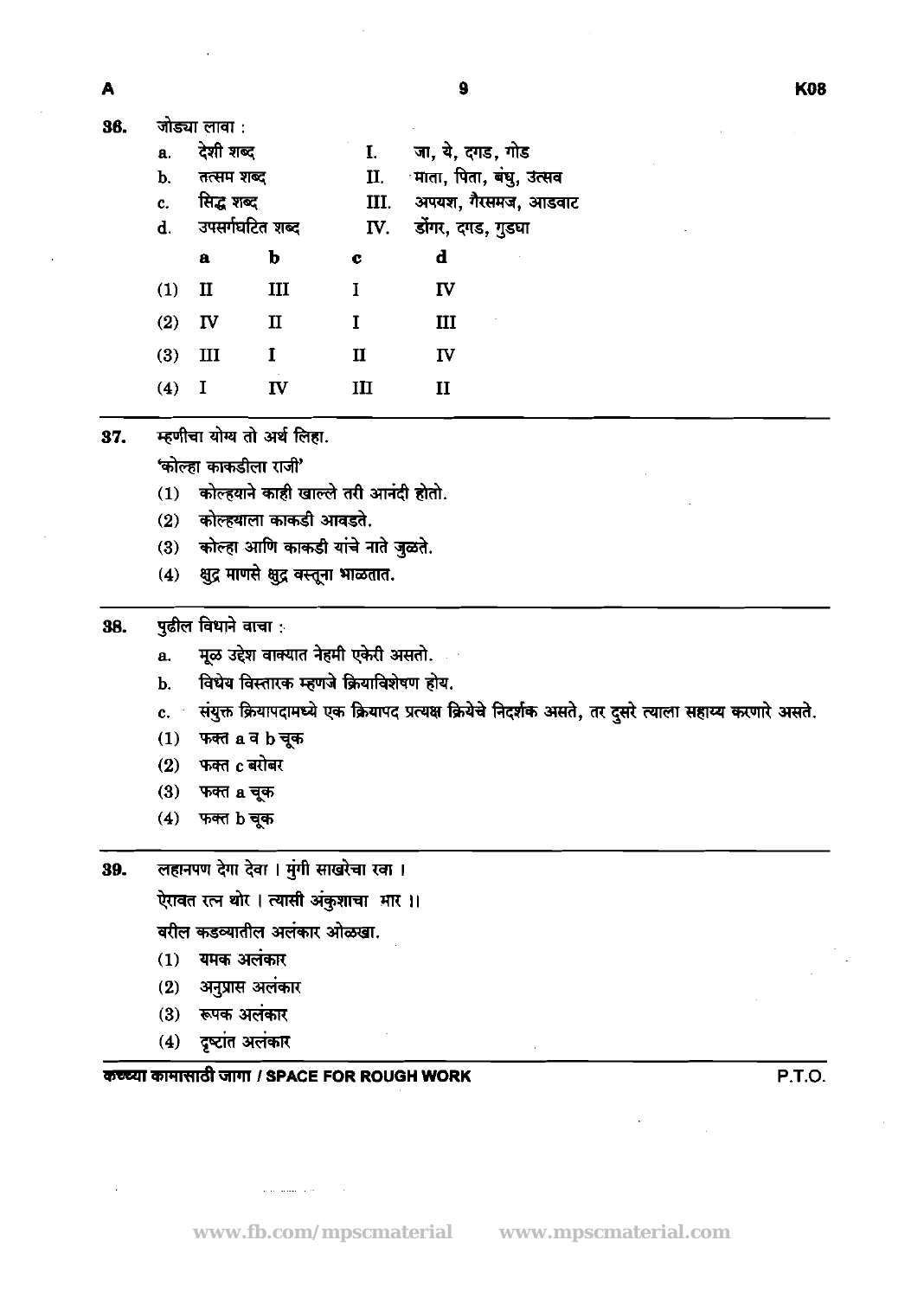| <b>K08</b> |     |                 |                                                              |              |                |              | 10                    |                           |     |        | A |
|------------|-----|-----------------|--------------------------------------------------------------|--------------|----------------|--------------|-----------------------|---------------------------|-----|--------|---|
| 40.        |     |                 | 'चुरमुरे खात बसणे' या वाक्प्रचाराचा बरोबर अर्थ कोणता ?       |              |                |              |                       |                           |     |        |   |
|            | a.  | खजील होणे       |                                                              |              |                |              | b.                    | पदरी काही हि न पडणे       |     |        |   |
|            | c.  | मात करणे        |                                                              |              |                |              | d.                    | मन खिन्न होणे             |     |        |   |
|            |     |                 | (1) फक्त a, b, c बरोबर                                       |              |                |              | (2)                   | फक्त a, b चूक             |     |        |   |
|            | (3) | फक्त b, c चूक   |                                                              |              |                |              | (4)                   | फक्त a, b बरोबर           |     |        |   |
| 41.        |     |                 | 'गुळगुळीत' या शब्दाचा विरुद्धार्थी शब्द ओळखा.                |              |                |              |                       |                           |     |        |   |
|            |     | $(1)$ रेखीव     |                                                              | (2)          | ओबडधोबड        |              |                       | $(3)$ पारदर्शी            | (4) | खरखरीत |   |
| 42.        |     |                 | 'गाडी फार वेगाने आली.' या वाक्याचे उद्गारार्थी रूपांतर ओळखा. |              |                |              |                       |                           |     |        |   |
|            |     |                 | (1) वा ! गाडी फार वेगाने आली.                                |              |                |              |                       |                           |     |        |   |
|            |     |                 | (2) बाप रे ! किती वेगाने आली गाडी.                           |              |                |              |                       |                           |     |        |   |
|            | (3) |                 | काय ! गाडी फार वेगाने आली ?                                  |              |                |              |                       |                           |     |        |   |
|            | (4) |                 | गाडी किती वेगाने आली हो !                                    |              |                |              |                       |                           |     |        |   |
| 43.        |     |                 | पुढील वाक्याच्या अर्थावरून म्हण सांगा.                       |              |                |              |                       |                           |     |        |   |
|            |     |                 | 'निरूद्योगी, निरूपयोगी मनुष्य कोणालाही हवासा वाटत नाही'      |              |                |              |                       |                           |     |        |   |
|            | (1) |                 | खायला काळ भुईला भार                                          |              |                |              |                       |                           |     |        |   |
|            | (2) |                 | एक ना धड भाराभर चिंध्या                                      |              |                |              |                       |                           |     |        |   |
|            | (3) |                 | इकडचा डोंगर तिकडे करणे                                       |              |                |              |                       |                           |     |        |   |
|            | (4) | दिवे लावणे      |                                                              |              |                |              |                       |                           |     |        |   |
| 44         |     |                 | खालील क्रियापदीच्या योग्य जोड्या लावा :                      |              |                |              |                       |                           |     |        |   |
|            | a.  | सकर्मक क्रियापद |                                                              |              | $\mathbf{I}$ . |              | आज भाऊबीज आहे         |                           |     |        |   |
|            | b.  |                 | द्विकर्मक क्रियापद                                           |              | П.             |              | ते लाकडी धनुष्य मोडले |                           |     |        |   |
|            | c.  |                 | अकर्मक क्रियापद                                              |              | Ш.             |              |                       | तिने भिकाऱ्याला पैसा दिला |     |        |   |
|            | d.  |                 | उभयविध क्रियापद                                              |              | IV.            |              | गवळी धार काढतो        |                           |     |        |   |
|            |     | $\pmb{a}$       | $\mathbf b$                                                  | c            |                | $\mathbf d$  |                       |                           |     |        |   |
|            | (1) | IV              | $\mathbf{I}$                                                 | $\mathbf I$  |                | $\mathbf{I}$ |                       |                           |     |        |   |
|            | (2) | IV              | III                                                          | $\mathbf{I}$ |                | $\mathbf I$  |                       |                           |     |        |   |
|            | (3) | $\mathbf I$     | $\mathbf H$                                                  | III          |                | IV           |                       |                           |     |        |   |
|            | (4) | $\mathbf{\Pi}$  | IV                                                           | III          |                | I            |                       |                           |     |        |   |
|            |     |                 |                                                              |              |                |              |                       |                           |     |        |   |

 $\label{eq:2.1} \frac{1}{\sqrt{2}}\int_{\mathbb{R}^3}\frac{1}{\sqrt{2}}\left(\frac{1}{\sqrt{2}}\right)^2\frac{1}{\sqrt{2}}\left(\frac{1}{\sqrt{2}}\right)^2\frac{1}{\sqrt{2}}\left(\frac{1}{\sqrt{2}}\right)^2.$ 

 $\langle \cdot, \cdot \rangle$ 

कच्च्या कामांसाठी जागा / SPACE FOR ROUGH WORK

 $\mathcal{L}(\mathcal{A})$  .

 $\mathcal{L}^{\mathcal{L}}$ 

 $\mathcal{L}^{\pm}$ 

 $\mathcal{L}^{\text{max}}_{\text{max}}$  and  $\mathcal{L}^{\text{max}}_{\text{max}}$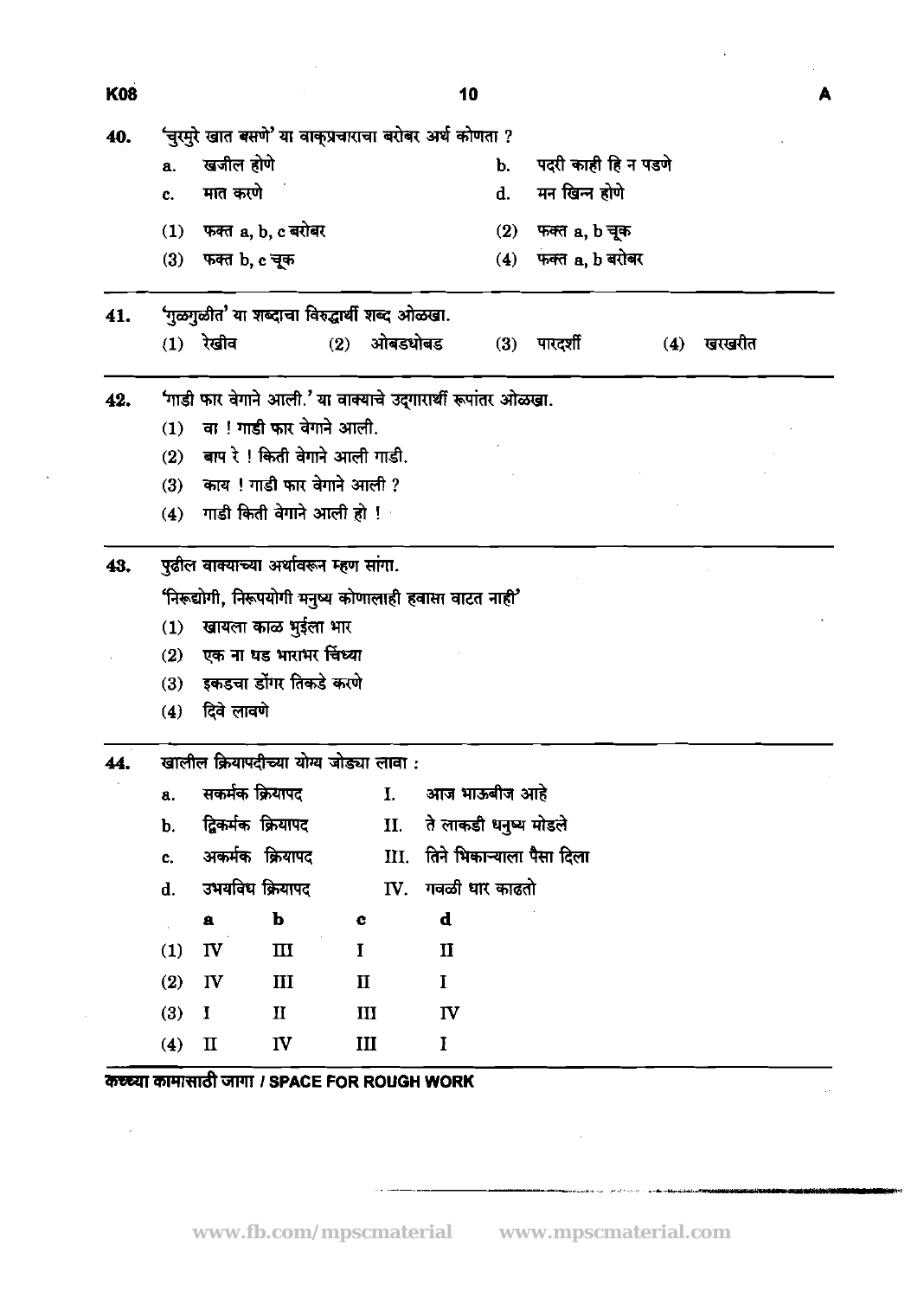$\ddot{\phantom{a}}$ 

| 45. | ेंदुसऱ्याच्या आंकत असणारा – यो शब्दसमुहासाठी खाली दिलल्या शब्द – समुहाताले लागू पडणाऱ्या |
|-----|------------------------------------------------------------------------------------------|
|     | शब्दसमुहाचा अचूक पर्याय लिहा.                                                            |
|     | $(1)$ पाताळयंत्री                                                                        |
|     | $(2)$ बोकेसंन्याशी                                                                       |

- ताटाखालचे मांजर  $(3)$
- $(4)$ उंटावरचा शहाणा

'काळजाचा लचका तुटणे' या वाक्प्रचाराचा विरूद्धार्थी वाक्प्रचार ओळखा. 46.

- (1) मनोरथ पूर्ण होणे
- $(2)$  मनात विकल्प येणे
- $(3)$  मनात मांडे खाणे
- (4) मन मोहरून जाणे

विधायक च्या विरूद्ध 47.

- $(1)$  विनायक
- वैधानिक  $(3)$
- विघातक  $(2)$
- संकट  $(4)$

#### खालीलपैकी रीति भूतकाळाचे वाक्य कोणते ? 48.

- (1) तो रोज व्यायाम करत असतो.
- $(2)$  तो रोज व्यायाम करतो.
- तो रोज व्यायाम करत होता.  $(3)$
- (4) तो रोज व्यायाम करत असे.

अण्णा, अप्पा, अक्का - ताई हे शब्द मराठीत कोणत्या भाषेतून आलेत ? 49.

- $(1)$ तेलगू
- तामिळी  $(2)$
- $(3)$ कानडी
- गुजराथी  $(4)$

खालील म्हणीसाठी विरूद्धार्थी म्हण ओळखा. 'झाडाला लागले कानवले अन् आडाला लागले गुळवणी' 50.

- मनात मनोरे पुढेताट कोरे  $(1)$
- $(2)$  हा सूर्य हा जयंद्रथ
- भ्रमाचा भास नि हिंगाचा वास  $(3)$
- भरवशाच्या म्हशीला टोणगा  $(4)$

## कच्च्या कामासाठी जागा / SPACE FOR ROUGH WORK

P.T.O.

A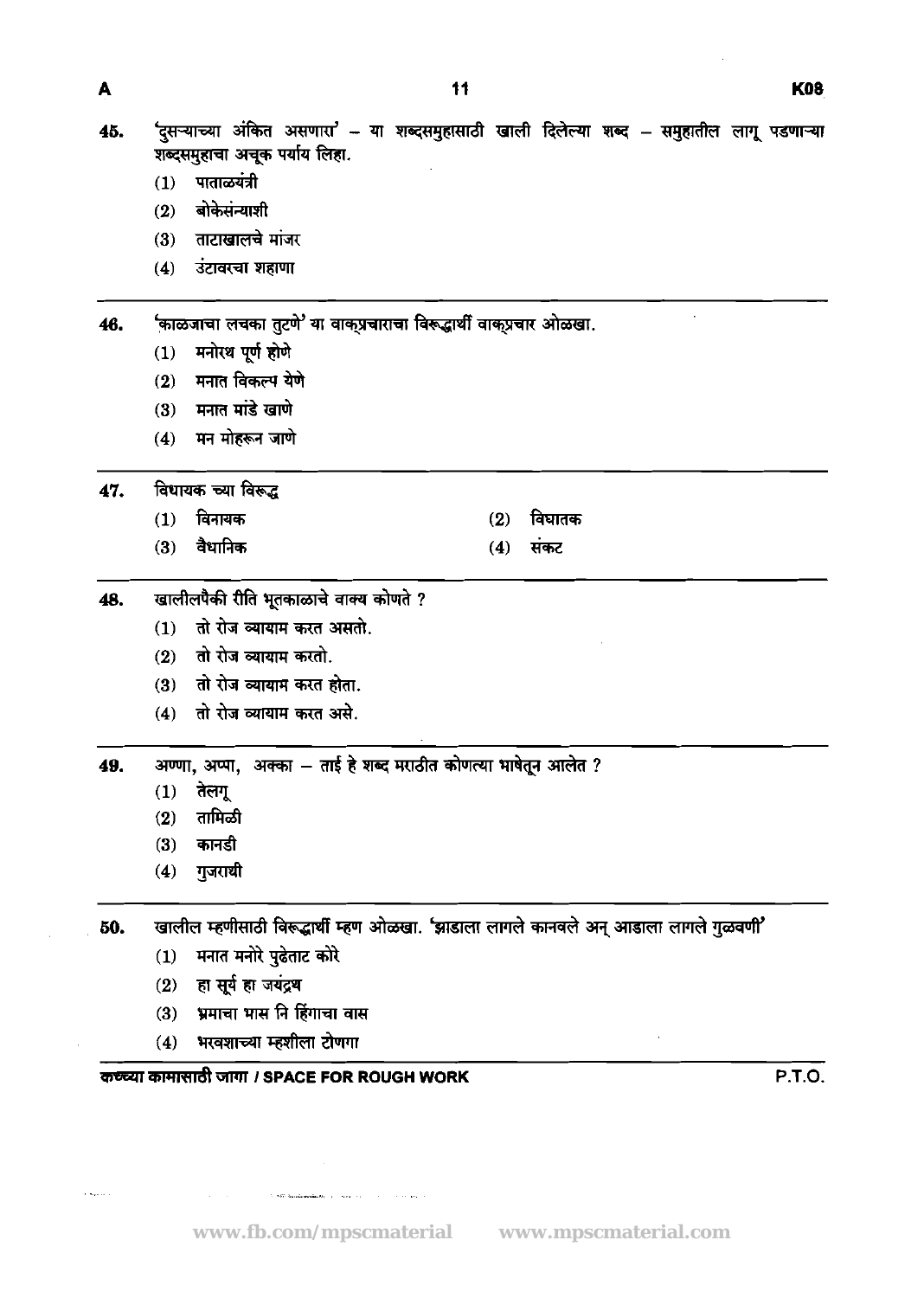| <b>K08</b> | 12                                             |     |                         | A |
|------------|------------------------------------------------|-----|-------------------------|---|
| 51.        | 'अर्ज' हा शब्द मराठीत कोणत्या भाषेतून आला आहे. |     |                         |   |
|            | कानडी<br>(1)                                   | (2) | फारसी                   |   |
|            | $(3)$ अरबी                                     | (4) | हिंदी<br>$\blacksquare$ |   |
| 52.        | 'गोड' या शब्दाचे भाववाचक नाम कोणते ?           |     |                         |   |
|            | गोडवा<br>(1)                                   | (2) | गोड                     |   |
|            | (3)<br>मधुर                                    | (4) | रसाळ                    |   |
|            |                                                |     |                         |   |

'आपली पाठ आपणास दिसत नाही' - या वाक्यातील ध्वन्यार्थ पुढे दिलेल्या पर्यायातून निवडा. 53.

- एकाचे दुसऱ्याशी न जमणे.  $(1)$
- आपल्या भावाचे कृत्य आपणास समजत नाही.  $(2)$
- आपलेच सगे सोयरे आपल्याला ओळखत नाही.  $(3)$
- स्वतःचे दोष स्वतःलाच दिसत नाही.  $(4)$

खालील उदाहरणातून प्रत्ययसाधित शब्द ओळखा. 54.

- (1) झगडा, कल्पना, ठेचा
- बेगुमान, दररोज, कमजोर  $(2)$
- सयोग, संगति, संकल्प  $(3)$
- $(4)$ अनुस्वार, पराकाष्ठा, निरंतर

पुढील प्रसंगावरून म्हण ओळखा. 55.

> मुलीचं लग्न ! म्हटलं आपले दोघे भाऊ आहेत आपल्या पाठीशी खंबीर. वाणसामान उधारीवर घ्यायचं तर दुकानदारही आपलाच ! झालेच तर, काही कमी जास्त लागलं-सवरलं तर आपले मित्रही हात देणारे आहेत; पण ऐन वेळी यातल्या एकाचाही उपयोग झाला नाही. म्हणतात ना, ....

- (1) एक ना धउ भाराभर चिंध्या
- दाम करी काम बिवी करी सलाम  $(2)$
- नाचता येईना अंगण वाकड़े  $(3)$
- सारा गाव मामाचा, एक नाही कामाचा  $(4)$

कच्च्या कामासाठी जागा / SPACE FOR ROUGH WORK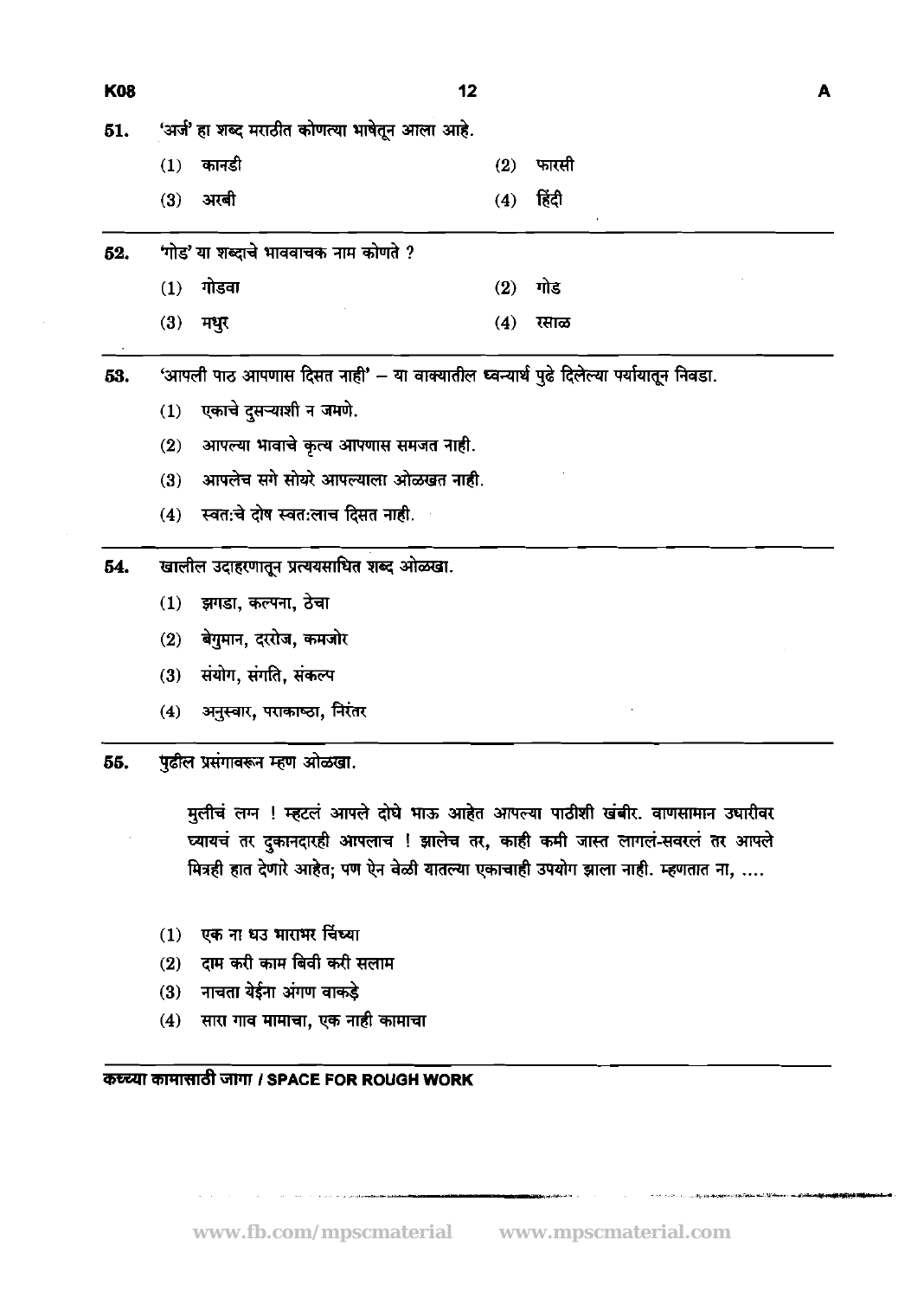### पुढील उतारावाचून त्यावर आधारित 56 ते 60 प्रश्नांची उत्तरे द्या.

"विद्यार्थी माट्यांना प्रिय होतेच. परंतु विद्यार्थिनींविषयी त्यांना विशेष ममत्व वाटत असे. आजवर नाना तऱ्हेच्या बंधनांनी जखडलेली स्त्री आता हातपाय हलवत आहे, वैचारिक स्वातंत्र्याच्या मुक्त हवेत श्वास घेऊ लागली आहे, शिकून शहाणी होत आहे, धडपडून आपल्या पायावर उभी राह बघत आहे, याचा त्यांना फार आनंद होई. आमच्या कॉलेजमधल्या एका विद्यार्थ्याने एका मुलीशी काही वावगी सलगी करण्याचा प्रयत्न केला. तिला ते अपमानकारक वाटले तिने त्याला चपलेचा प्रसाद दिला. त्या विद्यार्थिनीच्या या कृत्याचे माट्यांना इतके कौतुक वाटले की तिच्या धाडसाचे त्यांनी जाहीर अभिनंदन केले. इतकेच नव्हे तर, आपल्या सर्व पुस्तकांचा संच आपल्या सहीनिशी त्यांनी तिला भेट म्हणून दिला.

व्यक्तिश: माट्यांनी आपल्याला काय दिले याचा जेव्हा मी आज विचार करते, तेव्हा अनेक गोष्टी मला आठवतात. सर्वांत महत्त्वाची गोष्ट म्हणजे त्यांनी मला जातीयतेकडे बघण्याचा एक स्वच्छ, निर्मळ दृष्टिकोन दिला. मी ब्राह्मणेतर समाजातली आहे, हे त्यांना माहीत होते. माझे त्यांना कौतुकही वाटे. पण ते जादा कौतुक नव्हते. त्यामुळे मागासलेल्या वर्गातल्या माणसांत जो एक लाडावलेपणा, एक विचित्र आणि उफराटा अहंगड निर्माण होतो, तो माट्यांच्या या वागणुकीमुळे माझ्यात कधी निर्माण झाला नाही. हे त्यांचे ऋण केवढे मोठे आहे ते आज मला उमगते. विद्यार्थिदशेत माझ्या संकोची स्वभावामुळे मी माट्यांच्या खास आवडत्या विद्यार्थ्यांचे जे वर्तुळ होते, त्यात कथी प्रविष्ट होऊ शकले नाही. त्यांच्याप्रमाणे मी माट्यांना 'बापू' असेही सलगीने संबोधले नाही. मी त्यांना 'सर' असेच म्हणे. तरीही त्यांनी मला फार ममता व स्नेह दिला. विशेषत: ते मला 'शांते' अशी जी अनौपचारिक जिव्हाळ्याने ओथंबलेली हाक मारत, ती मला फार आवडत असे.

आश्चर्याची गोष्ट म्हणजे माझी विद्यार्थिदशा संपल्यावरच माझे आणि माटे यांचे संबंध अधिक दृढ झाले. एव्हाना मी थोडेसे लेखन करू लागले होते. त्यामुळे असेल कदाचित. मी माट्याच्या घरी जाऊ लागले. धिटाईने एखादे वाक्य त्यांच्याशी बोलू लागले. एकदा कशी कोण जाणे, शालेय विद्यार्थ्यांसाठी वाचनमाला तयार करण्याची कल्पना माट्यांच्या डोक्यात आली. कदाचित ते काम त्यांच्यावर कुणी सोपवलेही असेल. पण त्या सुमाराला मी माट्यांच्या घरी सहज गेले असता ते मला म्हणाले, "आलीस ? बरं झालं. ये अशी. इथं बैस अन् मला दोन-तीन कविता लिहन दे." मी थक्कच झाले. प्रत्यक्ष माट्यांसमोर बसून कविता लिहन द्यायच्या ? ते कसे शक्य होते ? पण त्यांच्याशी जरा चर्चा केल्यानंतर त्यांना काय हवे होते, ते मला उमगले. विद्यार्थ्यांसाठी बाळबोध, प्रासादिक आणि मुख्य म्हणजे उपदेशपर असे पद्य त्यांना माझ्याकडून लिहन हवे होते. मी त्यांना दोन वृत्तबद्ध कविता लिहन दिल्या. बारीक डोळे करून त्यांनी त्या बाचल्या आणि खूष होऊन म्हणाले, "वा ! छान ! असंच लेखन हवं होत मला !" मी मनातून काय ते समजले."

### कच्च्या कामासाठी जागा / SPACE FOR ROUGH WORK **International State of P.T.O.** P.T.O.

 $\bar{z}$ 

 $\hat{\mathbf{r}}$  , we consider a  $\hat{\mathbf{r}}$  ,  $\hat{\mathbf{r}}$  ,  $\hat{\mathbf{r}}$  ,  $\hat{\mathbf{r}}$  ,  $\hat{\mathbf{r}}$  ,  $\hat{\mathbf{r}}$  ,  $\hat{\mathbf{r}}$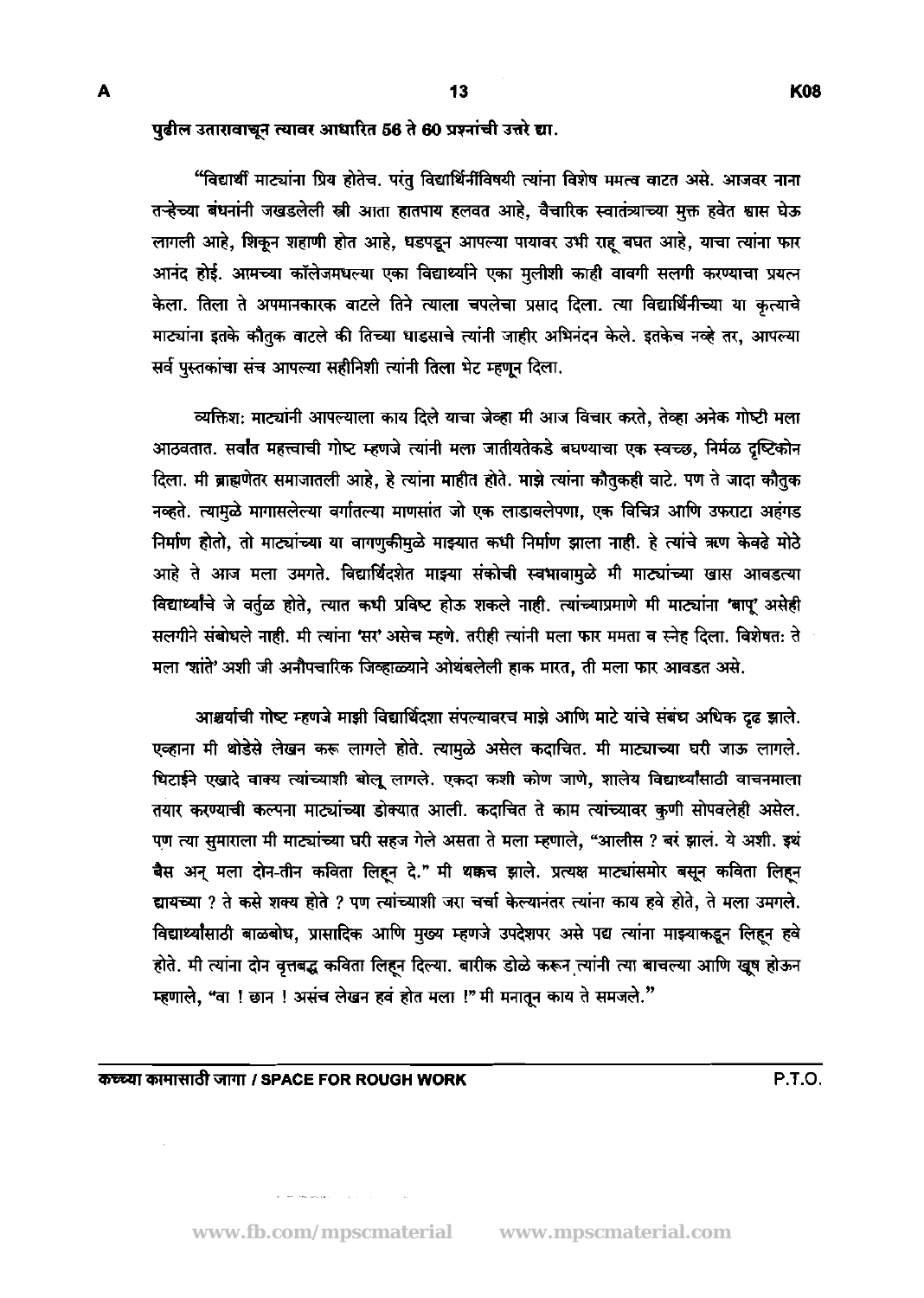A

- मार्टेची 'शांते' ही हाक शांताबाईना कशी वाटे ? 56.
	- औपचारिक  $(1)$
	- $(2)$  जिव्हाळ्याची
	- (3) प्रेमाची
	- (4) अनौपचारिक जिव्हाळ्याने ओथंबलेली
- माटेना शांताबाईकडून कोणत्या प्रकारचे काव्य हवे होते ? 57.
	- बाळबोध  $(1)$
	- $(2)$ प्रासादिक
	- उपदेशपर  $(3)$
	- (4) वरील सर्व पर्याय समावेशक
- माट्यांना कशाचा आनंद वाटत होता ? 58.
	- लेखनाचा  $(1)$
	- $(2)$ स्त्रिया हातपायहालवत असल्याचा
	- (3) स्त्रिया स्वावलंबी बनत असल्याचा
	- (4) पुरुषांना मारत असल्याचा
- शांताबाई व माटे यांचे संबंध अधिक दृढ कधी झाले ? 59.
	- (1) विद्यार्थीदशा संपल्यावर
	- (2) लेखन सुरू झाल्यावर
	- (3) कविता लिहिल्यापासून
	- (4) त्यांच्या घरी जायला लागल्यापासून
- शांताबाईना माट्यानी नेमके काय दिले ? 60.
	- लेखन कौशल्य  $(1)$
	- $(2)$  पुस्तकांचा संच
	- जातीयतेकडे बघण्याचा स्वच्छ निर्मळ दृष्टिकोन  $(3)$
	- $(4)$  जिव्हाळा

# कच्च्या कामासाठी जागा / SPACE FOR ROUGH WORK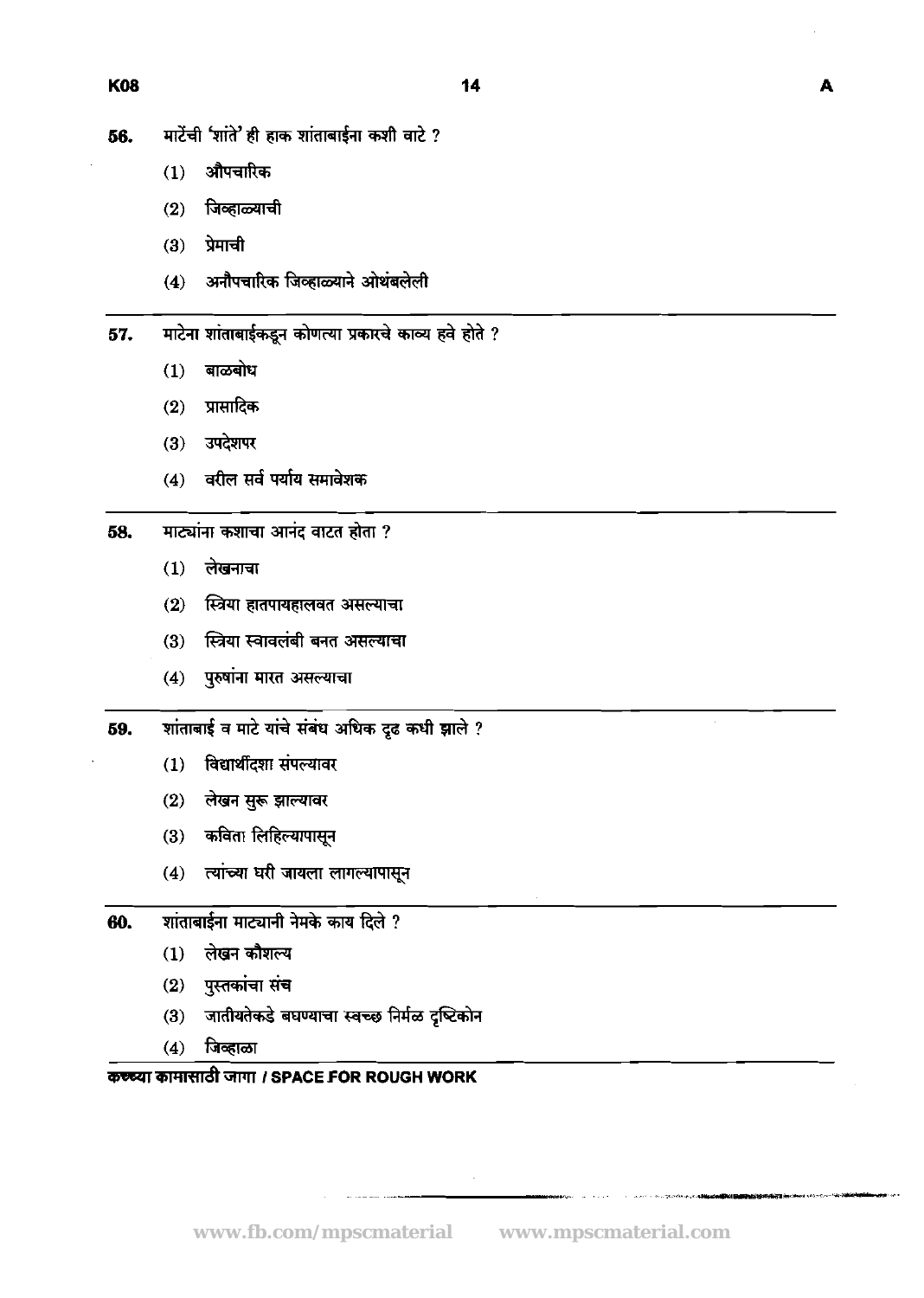$\blacktriangle$ 

- **61.** Identify the tense form and time expressed in the following sentences :
	- a. When is your father taking you to the zoo ?
	- b. A friend of ours is going to stay with **us** in November.
	- (1) Present perfect, future
	- (2) Future, simple present
	- (3) Present continuous, future
	- (4) Future, present perfect

| 62. |                |           |              |      | Which of the following words is/are antonymous with the word Deficit'? |                    |
|-----|----------------|-----------|--------------|------|------------------------------------------------------------------------|--------------------|
|     | а.             | Defect    |              |      | b. Depreciation                                                        |                    |
|     | $\mathbf{c}$ . | Detection |              | d. I | Surplus                                                                |                    |
|     | (1)            | Only a    | $(2)$ Only b |      | $(3)$ Only d                                                           | $(4)$ Both a and c |

### 63. Match the pairs :

|     | I             |           |             | $\boldsymbol{\mathit{II}}$ |
|-----|---------------|-----------|-------------|----------------------------|
| a.  | Modest        |           | I.          | <b>Stamina</b>             |
| b.  | Lucid         |           | II.         | Cheerful                   |
| c.  | <b>Mettle</b> |           |             | Humble<br>III.             |
| d.  | Jubilant      |           | IV.         | Rational                   |
|     | $\mathbf a$   | þ         | $\mathbf c$ | d                          |
| (1) | п             | III       | <b>IV</b>   | I                          |
| (2) | III           | <b>IV</b> | $\bf{I}$    | $\mathbf{I}$               |
| (3) | IV            | I         | Ш           | $\mathbf{I}$               |
| (4) | п             | III       | I           | IV                         |

**64.** Choose the sentences containing correct prepositions.

- a. Our neighbours are going to a holiday.
- b. Our neighbours are going for a holiday.
- c. Our neighbours are going on a holiday.
- d. There is a boat on the river.
- 
- (1) Only a and b (2) Only c and d
- (3) Only a, b and c (4) Only b, c and d
- 

**UWRd** CllW **I SPACE FOR ROUGH WORK P.T.O.**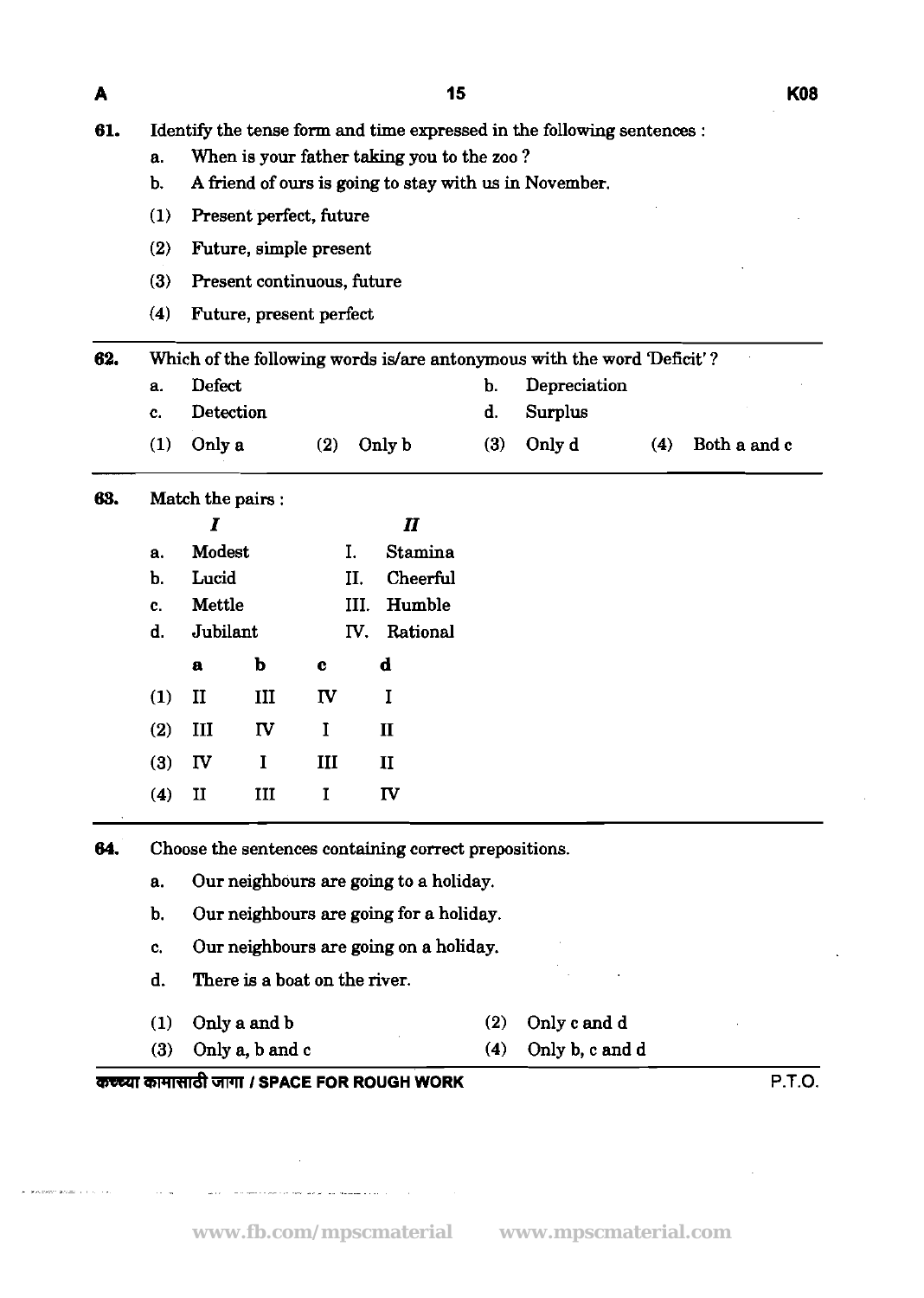- **66.** Choose the correct alternative.
	- **(1)** Independant, Inflammable, Maintenance, Manageable
	- **(2)** Independent, Inflammable, Maintenance, Manageable
	- **(3)** Independent, Inflammable, Maintenence, Managable
	- **(4)** Independant, Inflammable, Maintainance, Manageble

**66.** Which one of the following suffixes forms the adjective of the **noun** 'Radiance' ? (1)  $-$ al (2)  $-$ ary (3)  $-$ ant (4)  $-$ able 67. Choose the correct sentences. a. You mustn't to drive fast. b. You needn't give him a lift. **c.** Subhash needn't to give him a job. d. Robert mustn't send any money to **his** sister. **(1) Only** a, b andc **(2)** Only b, c and d **(3)** Onlyaandd **(4)** Onlybandd **68.** Which one of the following words meaning - "lodging or rooms for living" spells correctly ? **(1)** Accommodation **(2)** Accomodation **(3)** Acommodation **(4)** Accommoddation **69. Which** is true of a simple sentence **7 (1)** It contains one verb. **(2)** It is easy to understand. **(3)** It expresses a simple thought. **(4)** None of the above **70.** Which of the expressions **islare not correct** ? a. Give up the ghost b. Give a damn c. Give as bad as one gets **(1)** Onlya **(2)** Only c **(3)** Onlyaandb **(4)** a, b and c **VrmTtndt WW** *I* **SPACE FOR ROUGH WORK**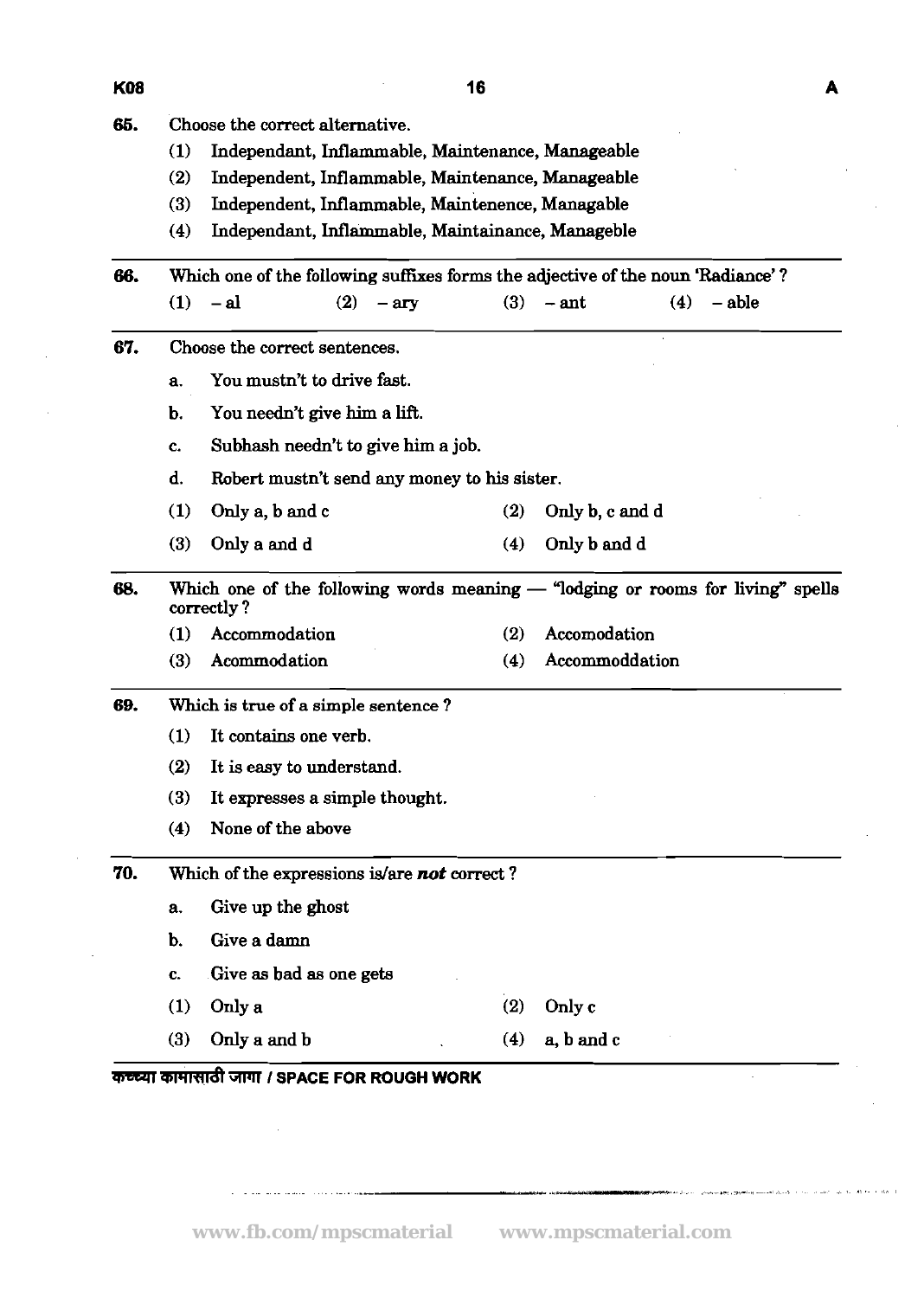**71.** Identify the subject in the sentence given below : That she survived in those conditions passes belief.

- (1) That she
- (2) She
- (3) That she survived in those conditions
- (4) Those conditions

**72.** Which one of the following sentences uses the comparative adjective correctly?

- (1) Japanese cameras are superior to those made in China.
- (2) Japanese cameras are superior than those made in China.
- (3) Japanese cameras are superior from those made in China.
- (4) Japanese cameras are superior with those made in China.
- 73. Identify the correct sentence(s).
	- a. What I can do for you ?
	- b. We can start now ?
	- c. Which is faster, the train or the bus ?
	- d. Who is your companion ?
	- (1) Only c and d
	- (2) Only c
	- (3) Only a and d
	- (4) Only a, b and d
- 74. a. The man arrived on Friday.

b. His name is Shankar.

Which one of the following is a correct complex sentence formed from the two simple sentences above ?

- (1) The man who arrived on Friday is Shankar.
- (2) The man who is Shankar arrived on Friday.
- (3) The man arrived on Friday whose name is Shankar.
- (4) The man whose name is Shankar arrived on Friday.

**Wi'4ld** 3Pll **I SPACE FOR ROUGH WORK P.T.O.** 

 $\label{eq:3} \mathcal{L}(\mathcal{L}) = \mathcal{L}(\mathcal{L}(\mathcal{H})) = \mathcal{L}(\mathcal{L}(\mathcal{H})) = \mathcal{L}(\mathcal{H}) = \mathcal{L}(\mathcal{H}) = \mathcal{L}(\mathcal{H}) = \mathcal{L}(\mathcal{H}) = \mathcal{L}(\mathcal{H}) = \mathcal{L}(\mathcal{H}) = \mathcal{L}(\mathcal{H}) = \mathcal{L}(\mathcal{H}) = \mathcal{L}(\mathcal{H}) = \mathcal{L}(\mathcal{H}) = \mathcal{L}(\mathcal{H}) = \mathcal{L}(\mathcal{H}) = \mathcal{L}$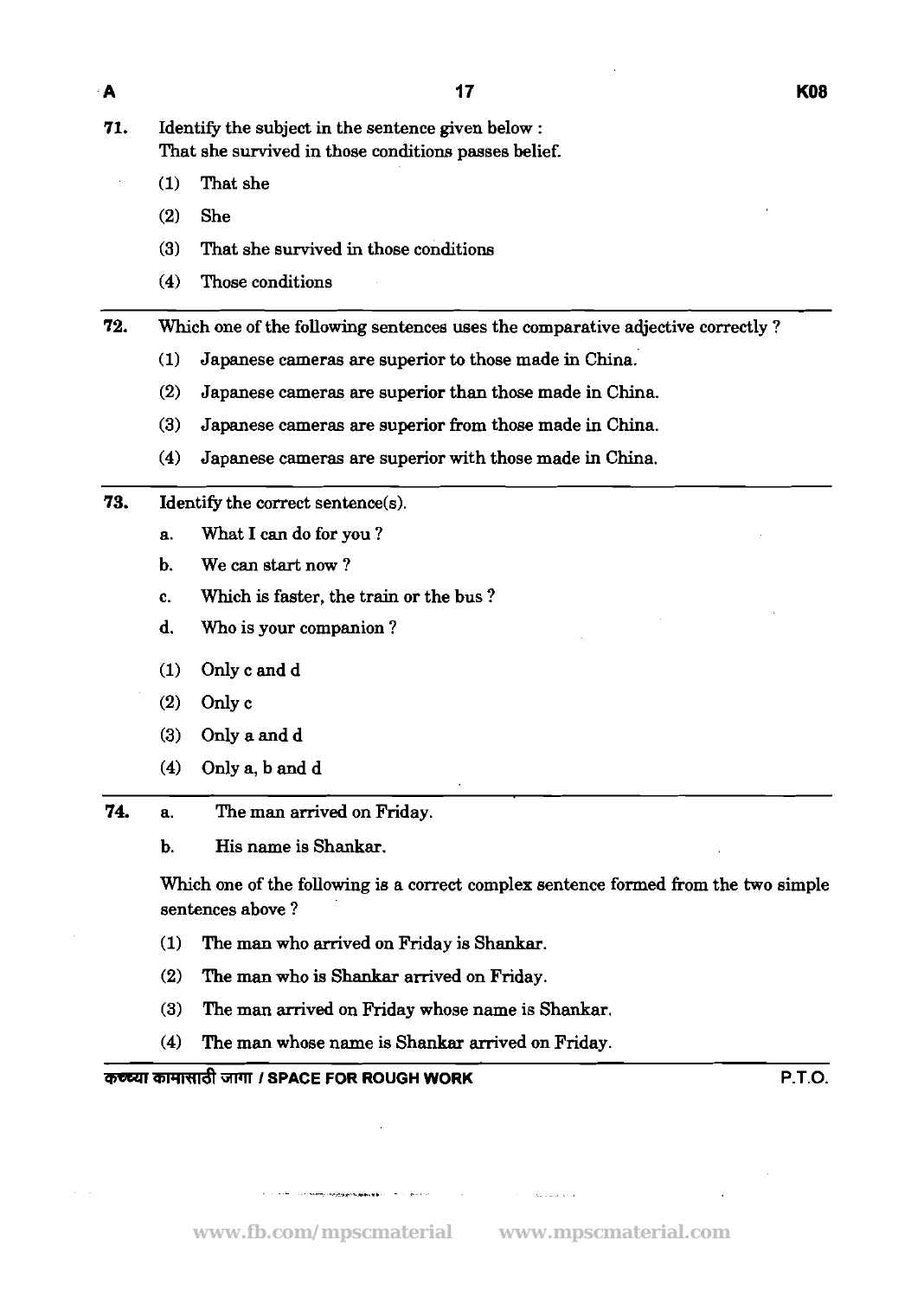- 75. Choose the correct sentences.
	- a. Can you tell me why are you late ?
	- b. Do you know when does the train leave ?
	- c. Can you tell me why are you interested in an administrative career ?

18

- **(1)** Only aandb
- **(2)** Only b and c
- **(3)** a, b and c
- **(4)** None of the above
- **76.** Which one of the following is a correct sentence in active voice ?
	- a. The accident happened at **10:OO** pm.
	- b. The accident was happened at **10:OO** pm.
	- c. The accident has been happened at **10:OO** pm.
	- d. The accident is happened at **10:OO** pm.
	- **(1)** Only b **(2)** Only c **(3)** Only d **(4)** Only a
- **77.** Which of the following **islare** not a meaning of the word 'Prune' ?
	- a. To cut off
	- b. To remove
	- c. A dried plum
	- d. Try to find out about someone else's private affairs
	- **(1)** Onlyaandb
	- **(2)** Only a, b and d
	- **(3)** Only d
	- **(4)** Onlycandd
- **78.** Which one of the following sentences correctly expresses an adverb clause of condition ?
	- a. That is Ramanathan if I am mistaken.
	- b. That is Ramanathan unless I am not mistaken.
	- c. That is Ramanathan unless I am mistaken.
	- d. If that is Ramanathan, I am mistaken.
	- **(1)** Only a
	- **(2)** only c
	- **(3)** Only d
	- **(4)** Only b

### *<sup>I</sup>***SPACE FOR ROUGH WORK**

#### **K08**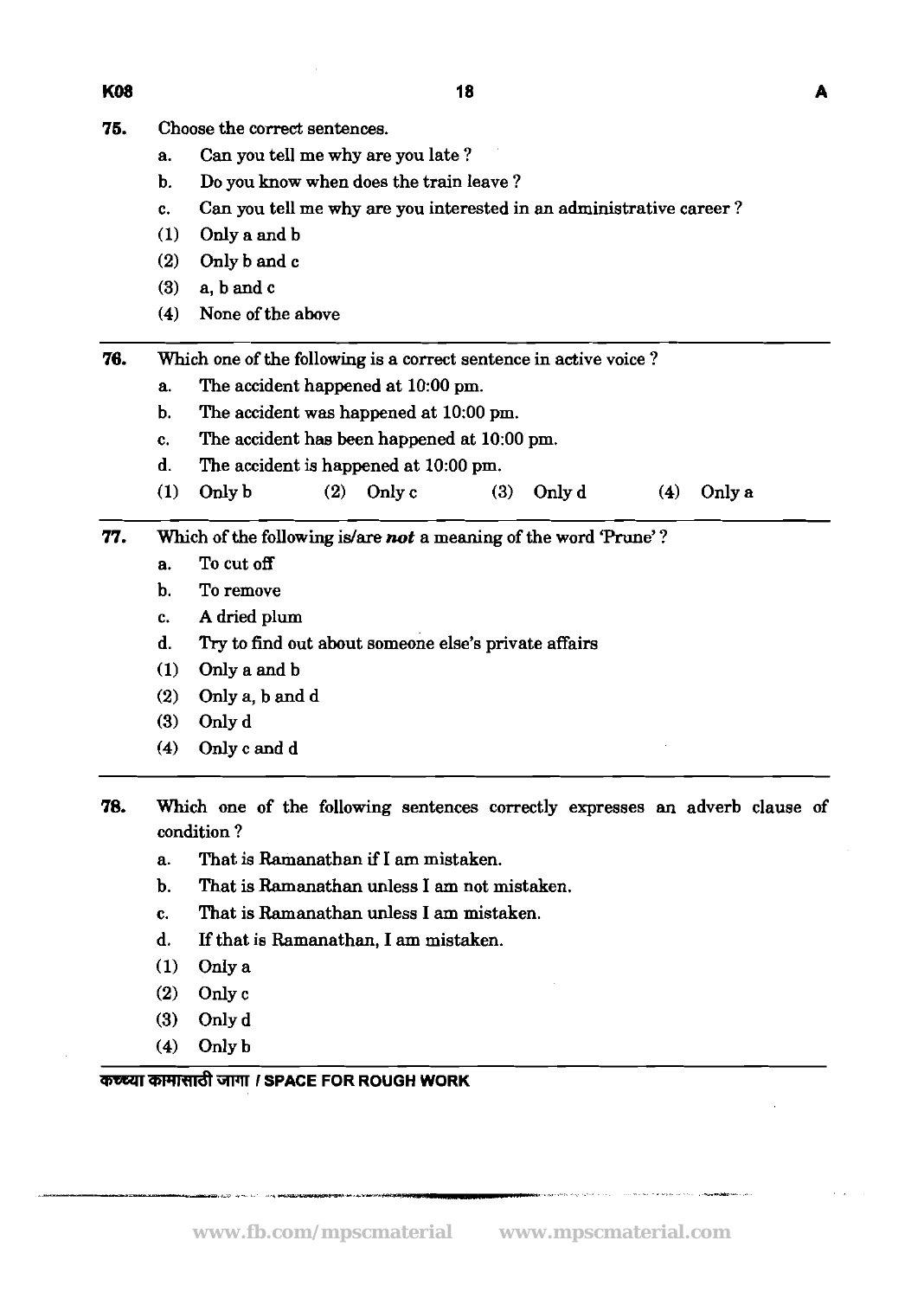| A   |                                     |                              |                                   |              |                | 19                                                            |                                                 |     | <b>K08</b>      |
|-----|-------------------------------------|------------------------------|-----------------------------------|--------------|----------------|---------------------------------------------------------------|-------------------------------------------------|-----|-----------------|
| 79. | a.                                  |                              |                                   |              |                | The higher you go, the cooler it is.                          |                                                 |     |                 |
|     | We eat that we may live.<br>b.      |                              |                                   |              |                |                                                               |                                                 |     |                 |
|     | He ran fast to reach on time.<br>C. |                              |                                   |              |                |                                                               |                                                 |     |                 |
|     |                                     |                              | Identify the odd sentence(s).     |              |                |                                                               |                                                 |     |                 |
|     | (1)                                 | Only a                       |                                   |              |                | (2)                                                           | Only b and c                                    |     |                 |
|     | (3)                                 | Only c                       |                                   |              |                | (4)                                                           | Only a and c                                    |     |                 |
| 80. |                                     |                              |                                   |              |                | Identify the correct meaning of the word printed in capitals. |                                                 |     |                 |
|     |                                     |                              |                                   |              |                | The report OBFUSCATES the principal points.                   |                                                 |     |                 |
|     | (1)                                 | Release                      |                                   | (2)          | Confuse        | (3)                                                           | Reveal                                          | (4) | Reopen          |
| 81. | a.                                  |                              | The team played good.             |              |                |                                                               |                                                 |     |                 |
|     | b.                                  |                              | The team played well.             |              |                |                                                               |                                                 |     |                 |
|     |                                     |                              | Identify the correct sentence(s). |              |                |                                                               |                                                 |     |                 |
|     | (1)                                 | Only a                       |                                   | (2)          | Only b         | (3)                                                           | Both a and b                                    | (4) | Neither a nor b |
| 82. |                                     |                              | Match the following:              |              |                |                                                               |                                                 |     |                 |
|     | а.                                  |                              | Paediatrics                       |              | $\mathbf{I}$ . |                                                               | Having softly-shining quickly-changing colours  |     |                 |
|     | b.                                  |                              | Opalescent                        |              | П.             |                                                               | Inability to see distant objects clearly        |     |                 |
|     | c.                                  | Myopia                       |                                   |              | III.           |                                                               | Fear of being shut up in a small enclosed space |     |                 |
|     | d.                                  | Claustrophobia               |                                   |              | IV.            |                                                               | The branch of medicine concerned with children  |     |                 |
|     |                                     | a                            | b                                 | $\mathbf c$  | $\mathbf d$    |                                                               |                                                 |     |                 |
|     | (1)                                 | IV                           | I                                 | $\mathbf{I}$ | Ш              |                                                               |                                                 |     |                 |
|     | (2)                                 | IV                           | I                                 | III          | $\mathbf{I}$   |                                                               |                                                 |     |                 |
|     | (3)                                 | III                          | $\mathbf{I}$                      | IV           | I              |                                                               |                                                 |     |                 |
|     | (4)                                 | Ш                            | $\mathbf{I}$                      | I            | IV             |                                                               |                                                 |     |                 |
| 83. | а.                                  | Elephant is a clever animal. |                                   |              |                |                                                               |                                                 |     |                 |
|     | b.                                  | A mirror is made of glass.   |                                   |              |                |                                                               |                                                 |     |                 |
|     |                                     |                              | Identify the correct sentence(s). |              |                |                                                               |                                                 |     |                 |
|     | (1)                                 | Only a                       |                                   |              |                |                                                               |                                                 |     |                 |
|     | (2)                                 | Only b                       |                                   |              |                |                                                               |                                                 |     |                 |
|     | (3)                                 |                              | Both a and b                      |              |                |                                                               |                                                 |     |                 |
|     | (4)                                 |                              | Neither a nor b                   |              |                |                                                               |                                                 |     |                 |

**www.fb.com/mpscmaterial www.mpscmaterial.com**

 $\hat{\mathcal{F}}^{(1)}$  . The sets mean ferrome scale as  $\hat{\mathcal{F}}$  is stables (  $\hat{\mathcal{F}}^{(1)}$  ) and (

 $\hat{\gamma}$  ) are equal to regions (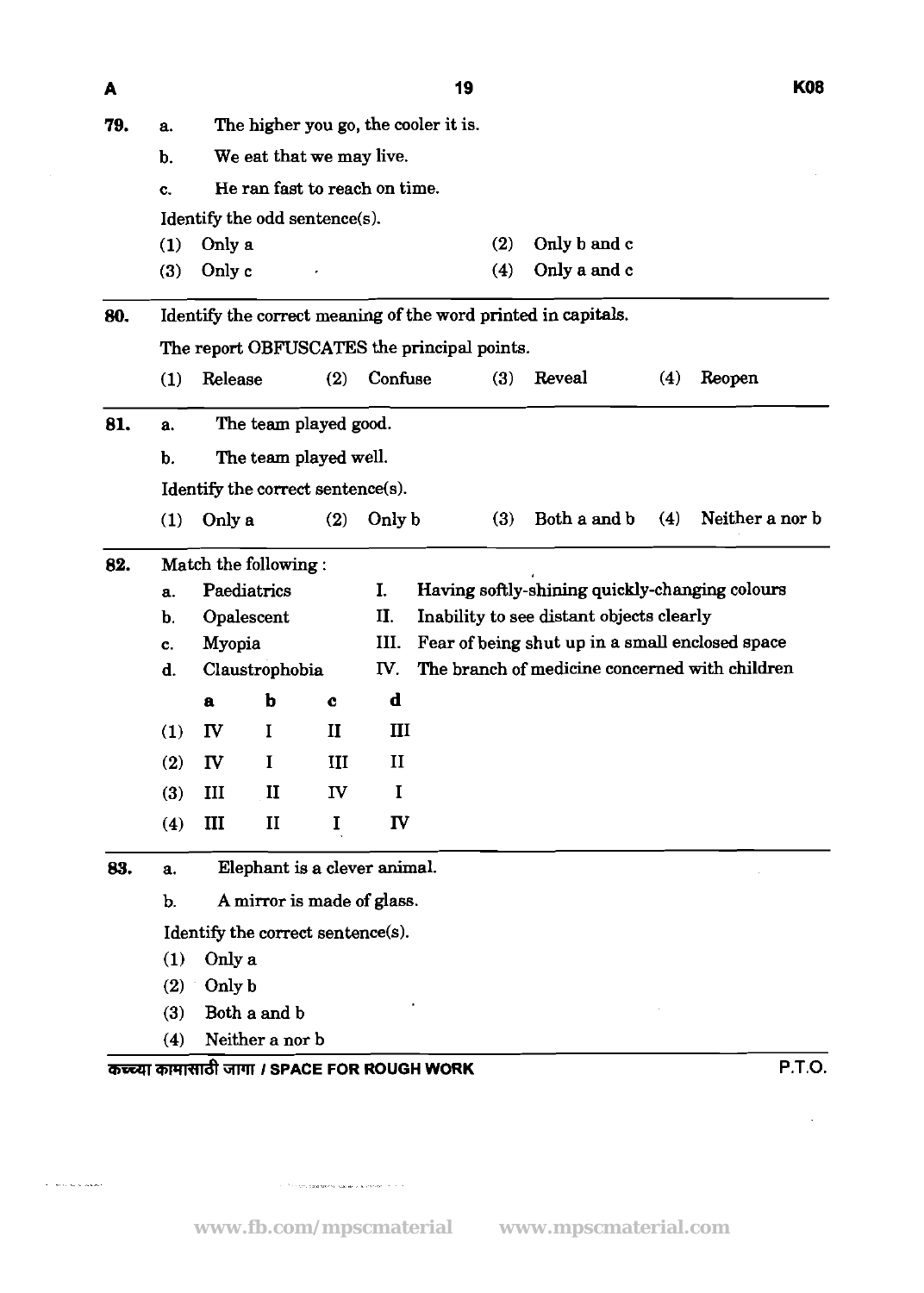$\sim 10^{-11}$ 

المواصل المستقبل المستقبل المستقبل المستقبل المستقبل المستقبل المستقبل المستقبل المستقبل المستقبل المستقبل

المسابق المساويات المتحدة المتحدة المسابقة

.<br>In the fact of the Northern Carl <sup>a</sup>nd of the composition of

| ۰,<br>۰, |  |
|----------|--|

| 84. |                                                                                                                       |                                   |                 |              | Match the following expressions with their meanings : |                              |                                |                               |     |                 |
|-----|-----------------------------------------------------------------------------------------------------------------------|-----------------------------------|-----------------|--------------|-------------------------------------------------------|------------------------------|--------------------------------|-------------------------------|-----|-----------------|
|     | I.<br>Get off on<br>a.                                                                                                |                                   |                 |              |                                                       | To start a relationship with |                                |                               |     |                 |
|     | b.                                                                                                                    | Get off with                      |                 |              | II.                                                   | Hurry up                     |                                |                               |     |                 |
|     | III.<br>Get on with it<br>c.                                                                                          |                                   |                 |              |                                                       |                              | Avoid a responsibility or duty |                               |     |                 |
|     | d.                                                                                                                    | Get out of                        |                 |              | IV.                                                   | Enjoy                        |                                |                               |     |                 |
|     |                                                                                                                       | а                                 | b               | c            | $\mathbf d$                                           |                              |                                |                               |     |                 |
|     | (1)                                                                                                                   | I                                 | $\mathbf{I}$    | III          | IV                                                    |                              |                                |                               |     |                 |
|     | (2)                                                                                                                   | $\mathbf{I}$                      | Ш               | <b>IV</b>    | I                                                     |                              |                                |                               |     |                 |
|     | (3)                                                                                                                   | III                               | $\mathbf{I}$    | $\mathbf{I}$ | I                                                     |                              |                                |                               |     |                 |
|     | (4)                                                                                                                   | $\mathbf{I}$                      | I               | $\mathbf{I}$ | IV                                                    |                              |                                |                               |     |                 |
| 85. | a.                                                                                                                    |                                   |                 |              | Govinda and Madhuri both danced well.                 |                              |                                |                               |     |                 |
|     | b.                                                                                                                    |                                   |                 |              | Not only he is a teacher but also an artist.          |                              |                                |                               |     |                 |
|     |                                                                                                                       | Identify the correct sentence(s). |                 |              |                                                       |                              |                                |                               |     |                 |
|     | (1)                                                                                                                   | Only a                            |                 | (2)          | Only b                                                |                              | (3)                            | Both a and b                  | (4) | Neither a nor b |
| 86. | Which of the following suffixes cannot be added to the word 'Happy'?                                                  |                                   |                 |              |                                                       |                              |                                |                               |     |                 |
|     | а.                                                                                                                    | $-$ ness                          |                 | b.           | – ful                                                 |                              | c.                             | – ed                          | d.  | $-1y$           |
|     | (1)                                                                                                                   |                                   | Only a and c    |              |                                                       |                              | (2)                            | Only b and c                  |     |                 |
|     | $(3)$ .                                                                                                               |                                   | Only a, b and c |              |                                                       |                              | (4)                            | Only a, c and d               |     |                 |
| 87. | a.                                                                                                                    |                                   |                 |              | My mother tells us stories.                           |                              | $\omega$                       |                               |     |                 |
|     | Ъ.                                                                                                                    |                                   |                 |              | If it rains I shall not work.                         |                              |                                |                               |     |                 |
|     | I run fast that I may win the race.<br>C.                                                                             |                                   |                 |              |                                                       |                              |                                |                               |     |                 |
|     | Identify the sentence(s) that express(es) subjunctive mood.                                                           |                                   |                 |              |                                                       |                              |                                |                               |     |                 |
|     | (1)                                                                                                                   |                                   | Only a and b    | (2)          | Only b                                                |                              | (3)                            | Only a and c                  |     | $(4)$ Only c    |
| 88. | university."<br>"I hope to go to                                                                                      |                                   |                 |              |                                                       |                              |                                |                               |     |                 |
|     | Which one of the following sentences is a sentence using an article correctly<br>corresponding to the sentence above? |                                   |                 |              |                                                       |                              |                                |                               |     |                 |
|     | (1)                                                                                                                   |                                   |                 |              | I hope to go to an university.                        |                              | (2)                            | I hope to go to a university. |     |                 |
|     | (3)<br>I hope to go to the university.                                                                                |                                   |                 |              |                                                       |                              |                                | I hope to go to university.   |     |                 |
| 89. | Which of the following are correct in terms of verb phrases?                                                          |                                   |                 |              |                                                       |                              |                                |                               |     |                 |
|     | Move heaven and sky<br>a.                                                                                             |                                   |                 |              |                                                       |                              |                                | Move the goal-pillars         |     |                 |
|     | Move with the time<br>c.                                                                                              |                                   |                 |              |                                                       |                              |                                | Not move muscles              |     |                 |
|     | Only a and b<br>(1)                                                                                                   |                                   |                 |              |                                                       |                              | (2)                            | Only c and d                  |     |                 |
|     | (3)                                                                                                                   |                                   | Only a, b and d |              |                                                       |                              | (4)                            | None of the above             |     |                 |
|     |                                                                                                                       |                                   |                 |              | कच्च्या कामासाठी जागा / SPACE FOR ROUGH WORK          |                              |                                |                               |     |                 |

- <sub>スペ</sub>レジー リストリー コンファンス<del>の人気を保**行されてい**ま</del>

.<br>Jesustants est

.<br>Si**bi©≱ikin**grundu mur

 $\bar{s}$  .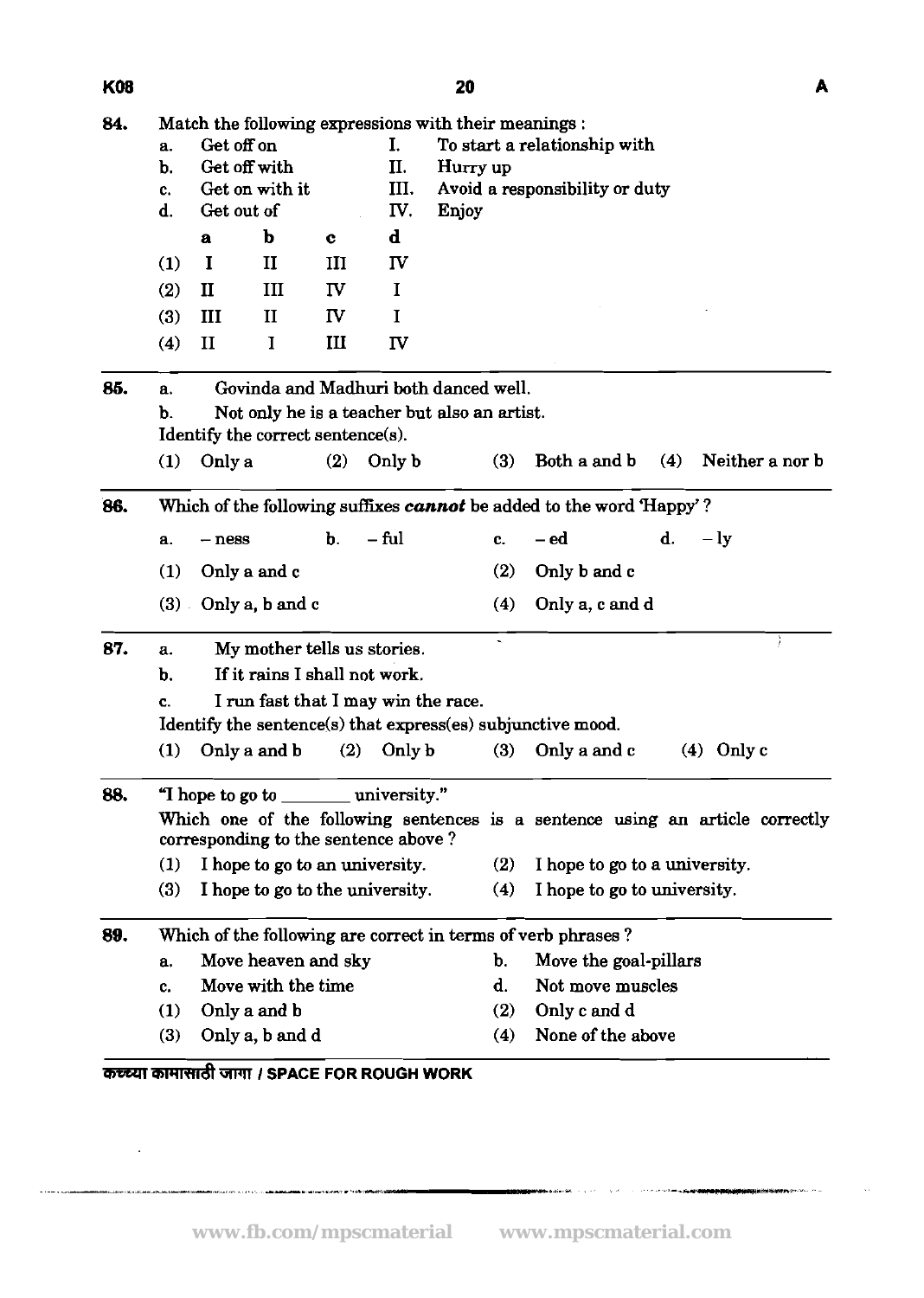| ٧<br>v |  |
|--------|--|

 $\ddot{\phantom{a}}$ 

|     | Which part of the sentence above contains an error?                                                                                  |                                                                                                 |     |                |  |  |  |  |  |
|-----|--------------------------------------------------------------------------------------------------------------------------------------|-------------------------------------------------------------------------------------------------|-----|----------------|--|--|--|--|--|
|     | (1)                                                                                                                                  | Part 1                                                                                          | (2) | Part 2         |  |  |  |  |  |
|     | (3)                                                                                                                                  | Part 3                                                                                          | (4) | Part 4         |  |  |  |  |  |
| 91. |                                                                                                                                      | Which of the following idioms is/are correct?                                                   |     |                |  |  |  |  |  |
|     | A slap in the face<br>a.                                                                                                             |                                                                                                 |     |                |  |  |  |  |  |
|     | b.                                                                                                                                   | Down in the dunes                                                                               |     |                |  |  |  |  |  |
|     | $\mathbf{c}$ .                                                                                                                       | Over the moon                                                                                   |     |                |  |  |  |  |  |
|     | (1)                                                                                                                                  | Only a and b                                                                                    | (2) | Only a and c   |  |  |  |  |  |
|     | (3)                                                                                                                                  | Only b                                                                                          | (4) | a, b and c     |  |  |  |  |  |
| 92. |                                                                                                                                      | Choose the word or phrase that conveys more or less the same meaning as the word<br>underlined. |     |                |  |  |  |  |  |
|     |                                                                                                                                      | The Doctor prescribed a therapeutic diet.                                                       |     |                |  |  |  |  |  |
|     | (1)                                                                                                                                  | light                                                                                           | (2) | balanced       |  |  |  |  |  |
|     | (3)                                                                                                                                  | with low fat                                                                                    | (4) | curative       |  |  |  |  |  |
| 93. | Choose the correct option to fill in the blank.                                                                                      |                                                                                                 |     |                |  |  |  |  |  |
|     | We fought _______ to get our plans accepted.                                                                                         |                                                                                                 |     |                |  |  |  |  |  |
|     | (1)                                                                                                                                  | tooth and gum                                                                                   | (2) | tooth and nail |  |  |  |  |  |
|     | (3)                                                                                                                                  | tooth and tongue                                                                                | (4) | tooth and nose |  |  |  |  |  |
| 94. | Out of the four alternatives choose the one that can be substituted for the given<br>words/sentence as the phrase or group of words. |                                                                                                 |     |                |  |  |  |  |  |
|     | Talking disrespectfully of sacred things is called                                                                                   |                                                                                                 |     |                |  |  |  |  |  |
|     | (1)                                                                                                                                  | Blasphemy                                                                                       | (2) | Heresy         |  |  |  |  |  |
|     | (3)                                                                                                                                  | Atheism                                                                                         | (4) | Apostasy       |  |  |  |  |  |
| 95. | Choose the correctly expressed idiom.                                                                                                |                                                                                                 |     |                |  |  |  |  |  |
|     | Rob Paul to pay Peter<br>(1)                                                                                                         |                                                                                                 |     |                |  |  |  |  |  |
|     | (2)                                                                                                                                  | Rob Peter to pay Paul                                                                           |     |                |  |  |  |  |  |
|     | (3)                                                                                                                                  | Rob Smith to pay Peter                                                                          |     |                |  |  |  |  |  |
|     | (4)                                                                                                                                  | Rob Paul to pay Smith                                                                           |     |                |  |  |  |  |  |
|     |                                                                                                                                      |                                                                                                 |     |                |  |  |  |  |  |

 $21$ 

 $\blacktriangle$ 

 $\lambda$ 

 $\sim 1$ 

.<br>المحمد المحمد المحمد المحمد المحمد المحمد المحمد المحمد المحمد المحمد المحمد المحمد المحمد المحمد المحمد المحم

 $\sim 10^7$ 

 $\mathcal{L}(\mathcal{L}^{\mathcal{L}}(\mathcal{L}^{\mathcal{L}}(\mathcal{L}^{\mathcal{L}}(\mathcal{L}^{\mathcal{L}}(\mathcal{L}^{\mathcal{L}}(\mathcal{L}^{\mathcal{L}}(\mathcal{L}^{\mathcal{L}}(\mathcal{L}^{\mathcal{L}}(\mathcal{L}^{\mathcal{L}}(\mathcal{L}^{\mathcal{L}}(\mathcal{L}^{\mathcal{L}}(\mathcal{L}^{\mathcal{L}}(\mathcal{L}^{\mathcal{L}}(\mathcal{L}^{\mathcal{L}}(\mathcal{L}^{\mathcal{L}}(\mathcal{L}^{\mathcal{L}}(\mathcal{L}$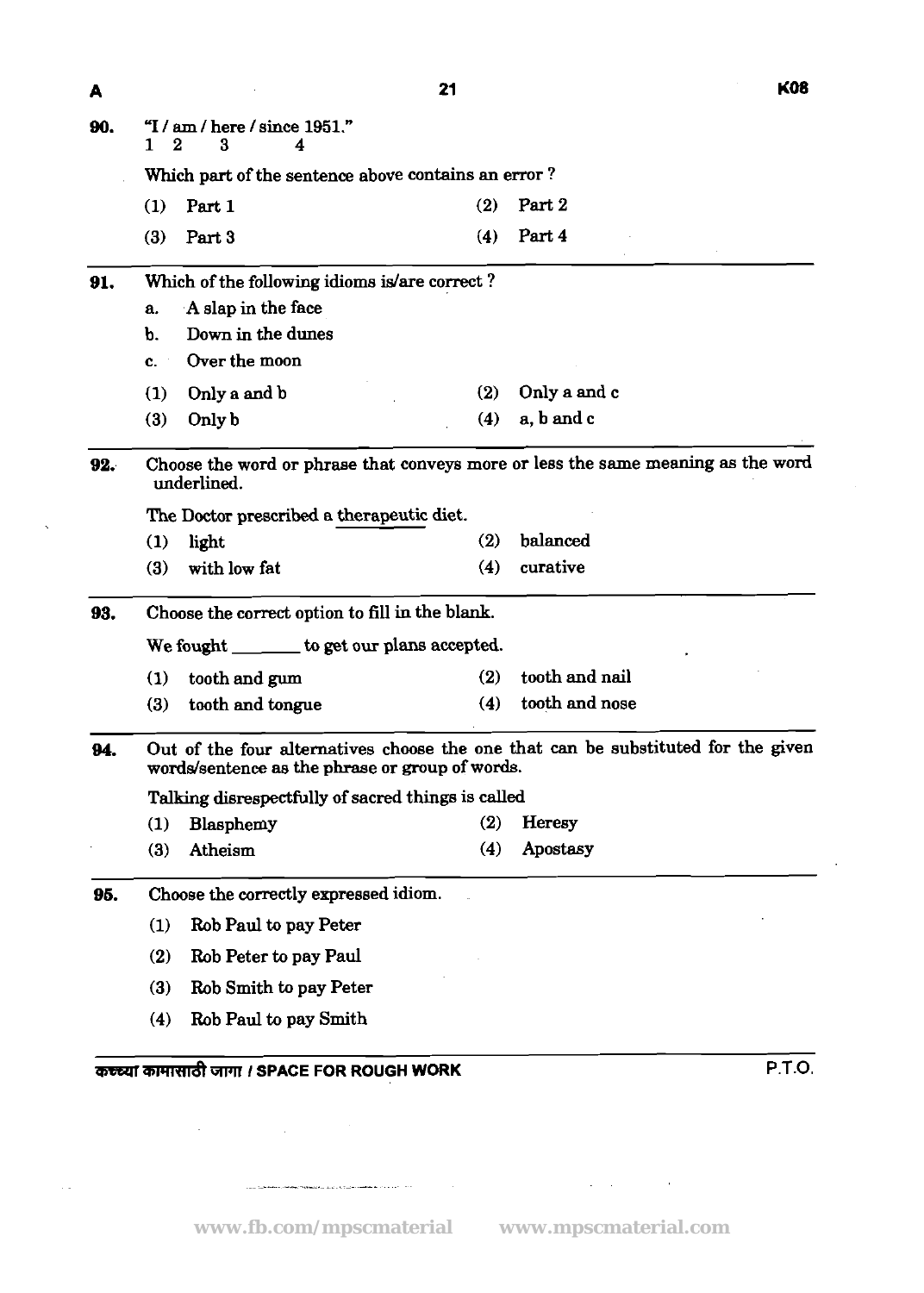#### **Read** *the following passage* **and** *answer the questions* **from 96** - **100** :

The plain fact of the situation is that if human beings go on picking flowers as greedily as they do at present, there will be few flowers left in the country to pick. There is the same argument for forbidding people to pick flowers or at least forbidding them to pick flowers by the basketful or to dig them by the roots  $-$  as there is for forbidding people to cut the pictures in the National Gallery out of their frames and to take them home with them. Anyone with a sense of beauty must have longed to carry off a picture from a public gallery. What beauty it would lend to the home ? How much lovelier it would seem there than on the dull walls of a crowded gallery? There is only one argument against taking it  $-$  that there are not enough good pictures to go round. And we have now reached a stage at which there are not enough flowers to go round.

In the old days, a meadow of wild daffodils was lavish beyond the needs of countryside. With the popularization of the bicycle began the invasion of the country by the hordes of the town and no sooner were the daffodils in flower than long processions of cyclists bore down on them and went home with the blooms **as** trophies on their handle-bars. And now that the motor-car has been added to the bicycle, the pillage of the fields is increasing ten-fold. Roots are dug up and carried off to add to the amenities of a suburban garden. Primroses and bluebells are tom from the wayside to die on a drawing room table.

Common sense suggests, indeed, that we should be at pains to preserve the flowers of the countryside. I am not sure that it would be a bad thing to forbid the sale of wild flowers for the increasing sale of wild flowers has undoubtedly helped to diminish and destroy them. There are enough flowers grown in gardens to fill all the bowls and vases in the towns, and there is no need to raid the fields for such purposes.

| 96. |                                                       | The argument against taking pictures home from the National Gallery is that                                                                               |     |              |  |  |  |  |  |  |
|-----|-------------------------------------------------------|-----------------------------------------------------------------------------------------------------------------------------------------------------------|-----|--------------|--|--|--|--|--|--|
|     | а.                                                    | pictures taken home from the National Gallery lend beauty to them.<br>people be legally forbidden from taking pictures home from the National<br>Gallery. |     |              |  |  |  |  |  |  |
|     | $\mathbf{b}$ .                                        |                                                                                                                                                           |     |              |  |  |  |  |  |  |
|     | there are not enough good pictures to go round.<br>c. |                                                                                                                                                           |     |              |  |  |  |  |  |  |
|     | d.                                                    | pictures are so precious as daffodils in a meadow.                                                                                                        |     |              |  |  |  |  |  |  |
|     | $\bf(1)$                                              | Only a                                                                                                                                                    | (2) | Only b       |  |  |  |  |  |  |
|     | (3)                                                   | Only c                                                                                                                                                    | (4) | Both b and d |  |  |  |  |  |  |
|     |                                                       | $\bullet$                                                                                                                                                 |     |              |  |  |  |  |  |  |

कच्च्या कामासाठी जागा *।* SPACE FOR ROUGH WORK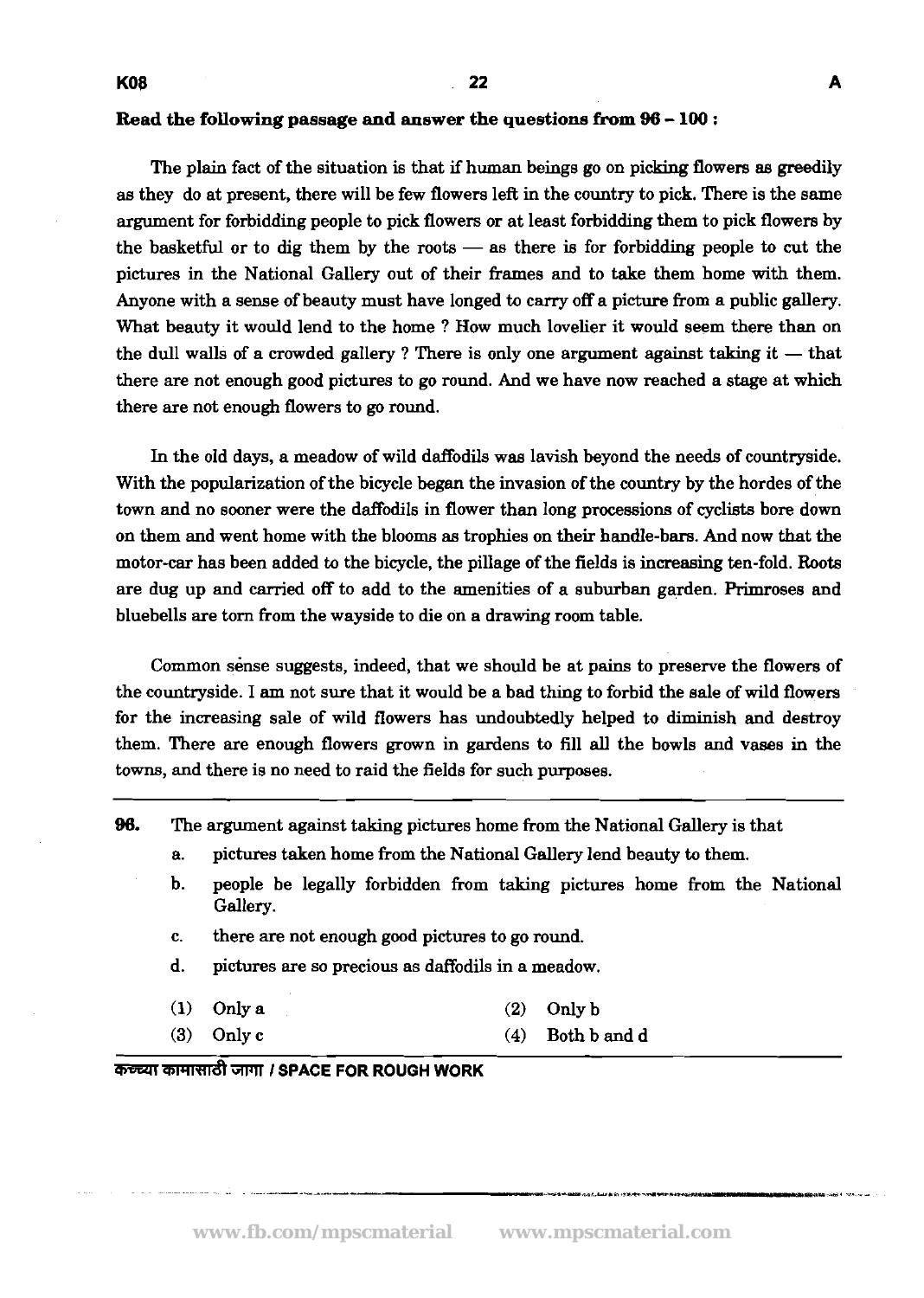وأرقابهم عيوان والأرابي والمتواطن والمتعاطف

 $\mathcal{L}$ 

**www.fb.com/mpscmaterial www.mpscmaterial.com**

 $\sim$ 

 $\label{eq:2.1} \frac{1}{\sqrt{2}}\int_{\mathbb{R}^3}\frac{1}{\sqrt{2}}\left(\frac{1}{\sqrt{2}}\right)^2\frac{1}{\sqrt{2}}\left(\frac{1}{\sqrt{2}}\right)^2\frac{1}{\sqrt{2}}\left(\frac{1}{\sqrt{2}}\right)^2.$ 

 $\sim$   $\omega$   $\omega$ 

| 97.  |                  | The cyclists of the town plucked daffodils from the meadow because they thought<br>that                                                            |     |                                                                               |  |  |  |  |  |  |
|------|------------------|----------------------------------------------------------------------------------------------------------------------------------------------------|-----|-------------------------------------------------------------------------------|--|--|--|--|--|--|
|      | а.               | bicycle has facilitated the loot of daffodils.                                                                                                     |     |                                                                               |  |  |  |  |  |  |
|      | Ъ.               | daffodils were like trophies on their handle-bars.                                                                                                 |     |                                                                               |  |  |  |  |  |  |
|      | c.               | bicycle has invaded the beauty of the countryside.                                                                                                 |     |                                                                               |  |  |  |  |  |  |
|      | d.               | they had a sense of beauty about daffodils.                                                                                                        |     |                                                                               |  |  |  |  |  |  |
|      | (1)              | Only a                                                                                                                                             | (2) | Both c and d                                                                  |  |  |  |  |  |  |
|      | (3)              | Only b                                                                                                                                             | (4) | Only c                                                                        |  |  |  |  |  |  |
| 98.  |                  | The pillage of the fields is increasing in the sense that                                                                                          |     |                                                                               |  |  |  |  |  |  |
|      | а.               | the growth of flowers in the gardens of the town has decreased.                                                                                    |     |                                                                               |  |  |  |  |  |  |
|      | b.               |                                                                                                                                                    |     | people from towns have no sense of preserving the flowers of the countryside. |  |  |  |  |  |  |
|      | c.               | roots are dug up and added to the amenities of suburban garden and primroses<br>and bluebells are torn and laid uselessly on a drawing room table. |     |                                                                               |  |  |  |  |  |  |
|      | d.               | the motor-car along with the bicycle has facilitated the carriage of roots and<br>flowers.                                                         |     |                                                                               |  |  |  |  |  |  |
|      | (1)              | Only a                                                                                                                                             | (2) | Only d                                                                        |  |  |  |  |  |  |
|      | (3)              | Only c                                                                                                                                             | (4) | Only b                                                                        |  |  |  |  |  |  |
| 99.  |                  | In the author's opinion, we might preserve our wild flowers by                                                                                     |     |                                                                               |  |  |  |  |  |  |
|      | (1)              | creating the scarcity of wild flowers.                                                                                                             |     |                                                                               |  |  |  |  |  |  |
|      | (2)              | banning the use of motor-cars.                                                                                                                     |     |                                                                               |  |  |  |  |  |  |
|      | (3)              | making people pain the sale of wild flowers.                                                                                                       |     |                                                                               |  |  |  |  |  |  |
|      | (4)              | banning the sale of wild flowers.                                                                                                                  |     |                                                                               |  |  |  |  |  |  |
| 100. |                  | A suitable title for the passage would be                                                                                                          |     |                                                                               |  |  |  |  |  |  |
|      | a.               | Industrialisation and destruction of nature                                                                                                        |     |                                                                               |  |  |  |  |  |  |
|      | b.               | Human greed and picking wild flowers                                                                                                               |     |                                                                               |  |  |  |  |  |  |
|      | c.               | Preservation of wild flowers                                                                                                                       |     |                                                                               |  |  |  |  |  |  |
|      | d.               | People's sense of beauty and wild flowers                                                                                                          |     |                                                                               |  |  |  |  |  |  |
|      | (1)              | Only a                                                                                                                                             | (2) | Only b                                                                        |  |  |  |  |  |  |
|      | $\left(3\right)$ | Only d                                                                                                                                             | (4) | Only c                                                                        |  |  |  |  |  |  |
|      |                  | कच्च्या कामासाठी जागा / SPACE FOR ROUGH WORK                                                                                                       |     | P.T.O.                                                                        |  |  |  |  |  |  |

 $\blacktriangle$ 

الأراد المعاديات والمسام

 $\sim$ 

 $\bar{z}$  .

 $\hat{\mathcal{L}}$